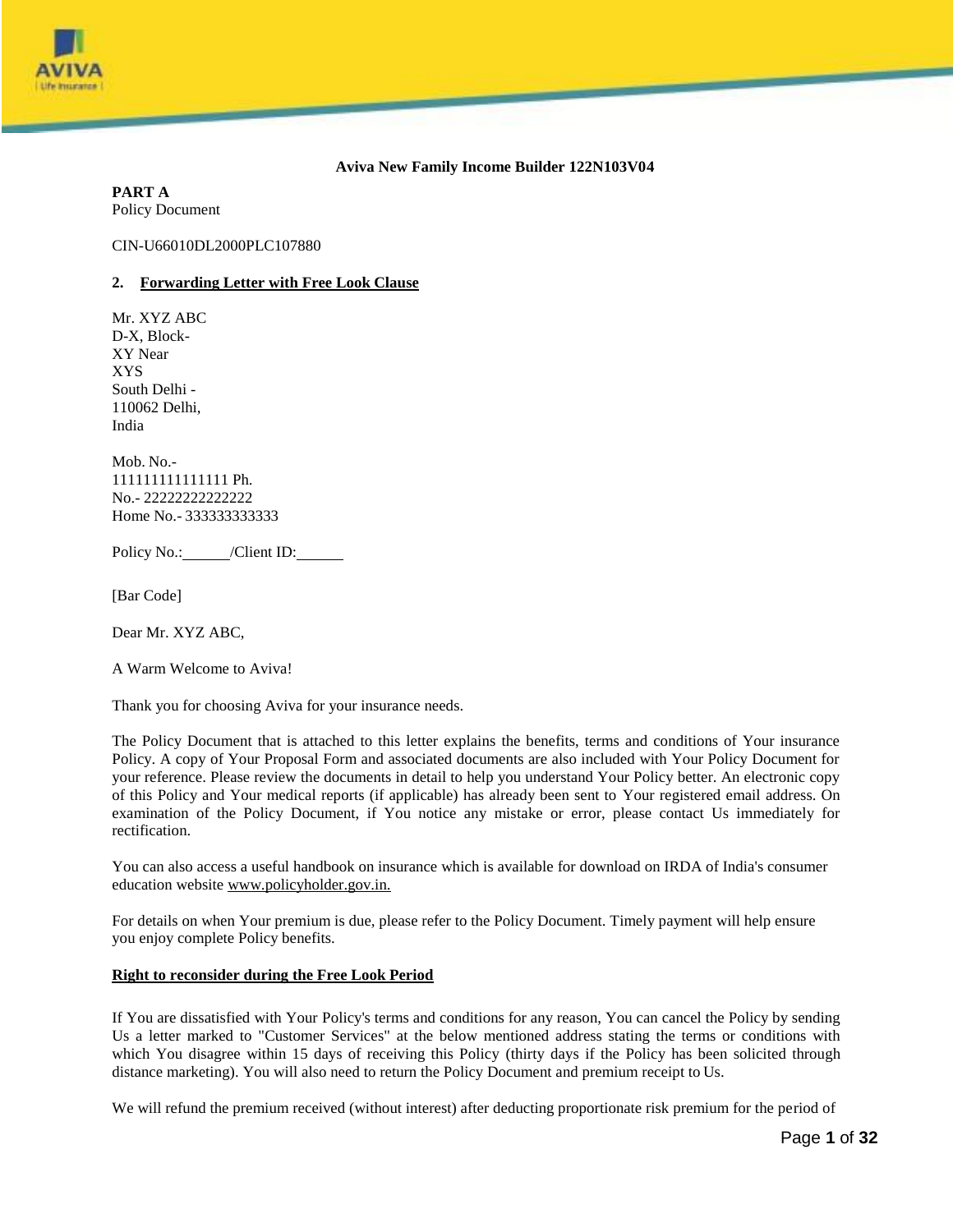

cover and expenses incurred on medical examination (if any) and stamp duty charges.

We are committed to provide you the highest standards of service and look forward to a long and healthy

association with You. Thank you for being a valued customer.

Yours Sincerely,

Authorized Signatory *Please contact us at the address below: Address: The Customer Service Group Aviva Life Insurance Company India Ltd. 401-A, 4th Floor, Block A, DLF Cyber Park, Sector-20, NH-8, Gurugram, Haryana-122 008 Contact: 1800-103-7766[/customerservices@avivaindia.com](mailto:customerservices@avivaindia.com)*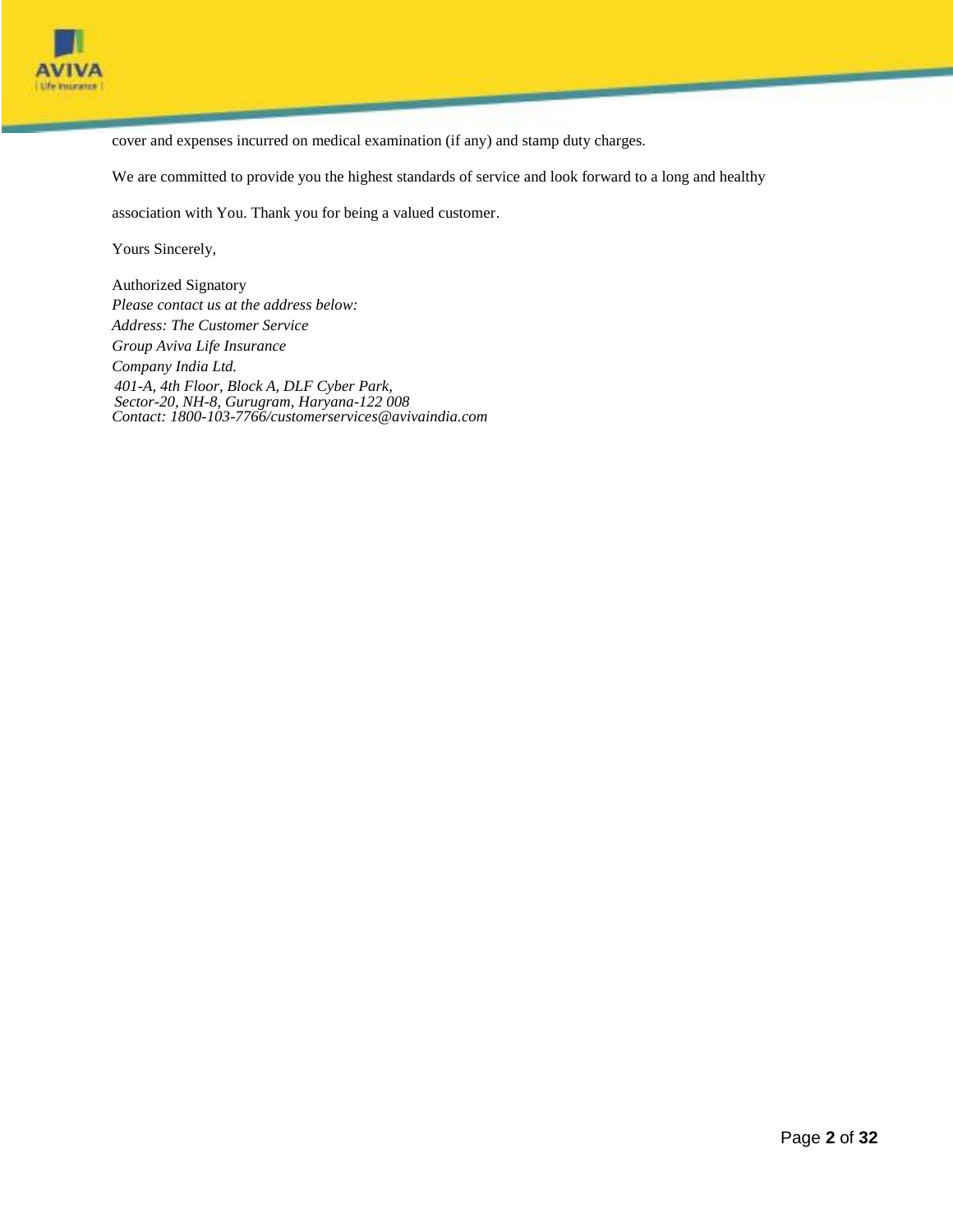

Intermediary Name: Intermediary Code: Intermediary Telephone No.:

# **3. Policy Preamble**

This Policy Document is evidence of a contract of insurance between You and Us. Your Proposal Form is the basis of the insurance provided by, and is part of, the Policy Document, which means these standard terms & conditions and the Schedule.

We agree to provide the benefits set out in this Policy on the occurrence of an event giving rise to a claim under the Policy subject to its terms and conditions.

# **4. Policy Schedule**



This Schedule forms an integral part of the Policy and should be read in conjunction with the terms and conditions of the Policy.

| <b>1. Policy Details</b> |                                                                         |
|--------------------------|-------------------------------------------------------------------------|
| Policy Number:           |                                                                         |
| Plan Name:               | Aviva New Family Income Builder Plan                                    |
| UIN:                     | 122N103V04                                                              |
| Plan Type:               | An individual Non-Linked, Non-participating Savings Life Insurance Plan |
| Plan Code:               |                                                                         |
| Policy Classification:   |                                                                         |
| 2. Policyholder Details  | <b>3. Insured Details</b>                                               |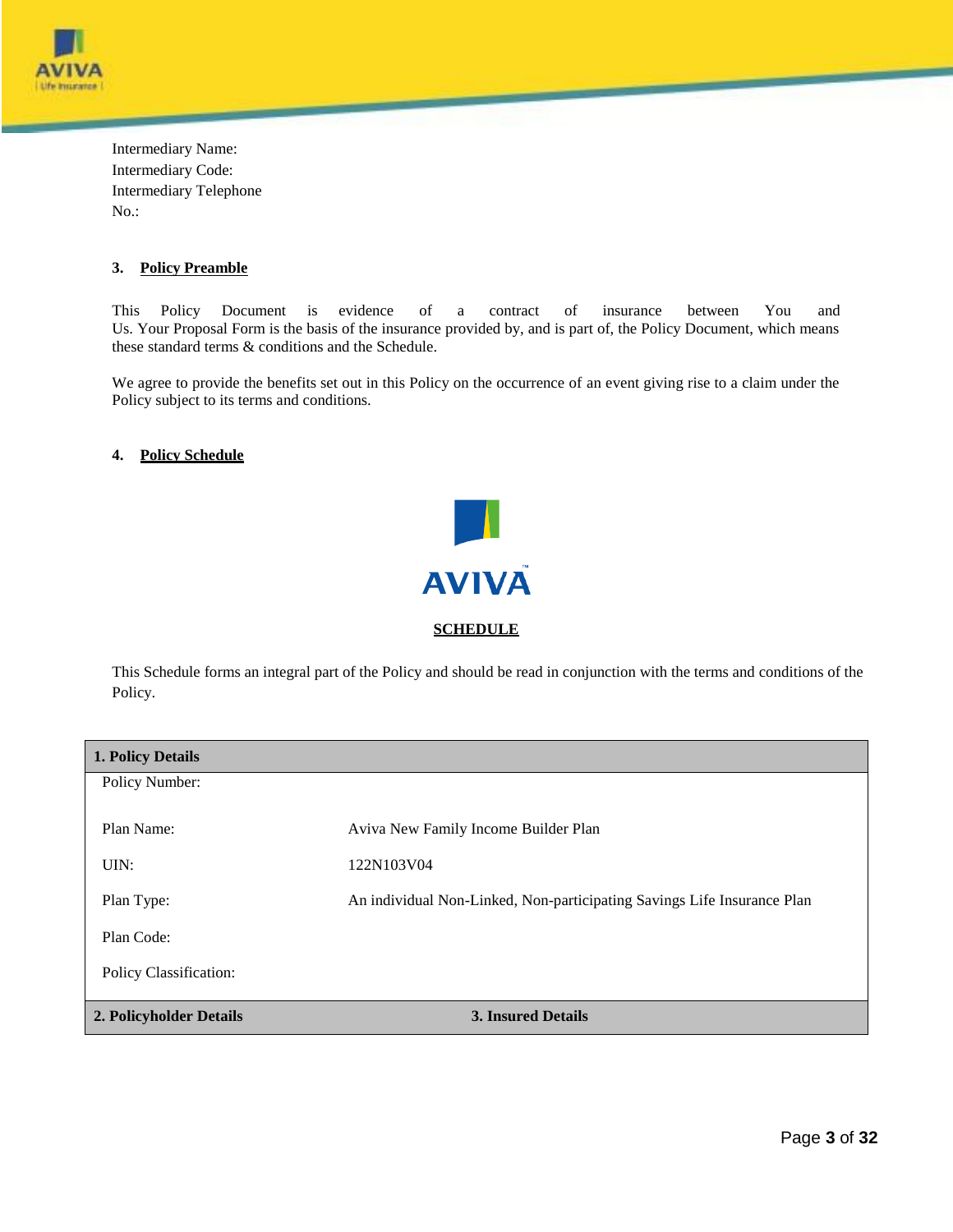

| Name:                                            | Name:                          |
|--------------------------------------------------|--------------------------------|
| Date of birth:                                   | Date of birth:                 |
| Age:                                             | Age:                           |
| Sex:                                             | Sex:                           |
| Identity proof:                                  | Identity proof:                |
| Address:                                         | Address:                       |
| Contact Number(s):                               | Contact Number(s):             |
| Relationship with the Insured:                   | Whether Age admitted: (Yes/No) |
| <b>4. Insurance Details</b>                      |                                |
| Sum Assured:                                     | Rs.                            |
| Maturity Sum Assured:                            | Rs.                            |
| Premium Payment Type:                            | Regular Premium                |
| Regular Premium:                                 | Rs.                            |
| ApplicableTax Amount *:                          | Rs.                            |
| Total payable:                                   | Rs.                            |
| <b>Total number of Premiums</b>                  |                                |
| Premium Frequency:                               | Annual                         |
|                                                  |                                |
| <b>Annualized Premium **:</b>                    | Rs.                            |
| Policy Commencement Date:                        |                                |
| Risk Commencement Date:                          |                                |
| Policy Term:                                     |                                |
| Premium Payment Term:                            |                                |
| Due date for payment of last<br>Regular Premium: |                                |
| Maturity Date:                                   |                                |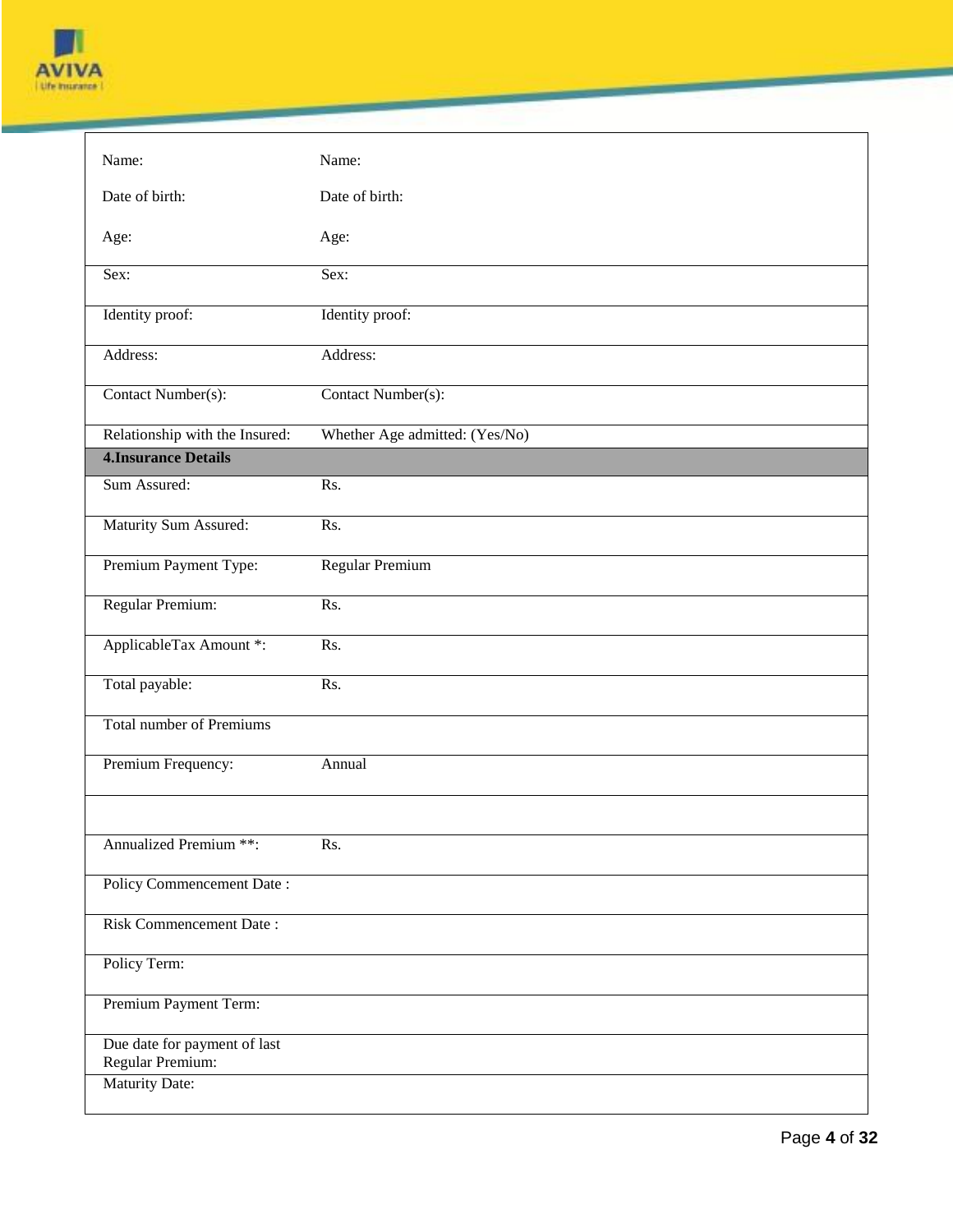

Payout Period Twelve years after the end of the Policy Term

Payout Dates

\* Applicable taxes will be payable by You at the prevailing rates. Tax laws are subject to change and You will be responsible to pay any new or additional tax or any changed amount of tax being made applicable/ imposed on the premium by a competent authority.

\*\* /Annualised Premium excludes extra premium, loadings for modal premiums, rider premiums and applicable taxes, if any.

# **5.Nomination Details (Under section 39 of the Insurance Act 1938, as amended from time to time)**

| Nominee(s) 1                                   | Nominee(s) 2         | Nominee(s) $3$                                                                  |
|------------------------------------------------|----------------------|---------------------------------------------------------------------------------|
| Name:                                          | Name:                | Name:                                                                           |
|                                                |                      |                                                                                 |
| Percentage:                                    | Percentage:          | Percentage:                                                                     |
| Address:                                       | Address:             | Address:                                                                        |
| Age:                                           | Age:                 | Age:                                                                            |
| Your relation:                                 | Your relation:       | Your relation:                                                                  |
| Appointee (in case of minority of the Nominee) |                      |                                                                                 |
| <b>Appointee</b>                               |                      |                                                                                 |
|                                                |                      |                                                                                 |
| Name:                                          |                      |                                                                                 |
|                                                |                      |                                                                                 |
| Address:                                       |                      |                                                                                 |
|                                                |                      |                                                                                 |
|                                                |                      |                                                                                 |
|                                                |                      | Beneficiaries in case of insurance under the Married Women's Property Act, 1874 |
| <b>Beneficiary 1</b>                           | <b>Beneficiary 2</b> | <b>Beneficiary 3</b>                                                            |
| Name:                                          | Name:                | Name:                                                                           |
| Age:                                           | Age:                 | Age:                                                                            |
|                                                | Your relation:       | Your relation:                                                                  |
| Your relation:                                 | Percentage:          | Percentage:                                                                     |
| Percentage:                                    |                      |                                                                                 |
| Address:                                       | Address:             | Address:                                                                        |
| <b>Trustee 1</b>                               | <b>Trustee 2</b>     | <b>Trustee 3</b>                                                                |
| Name:                                          | Name:                | Name:                                                                           |
| Address:                                       | Address:             | Address:                                                                        |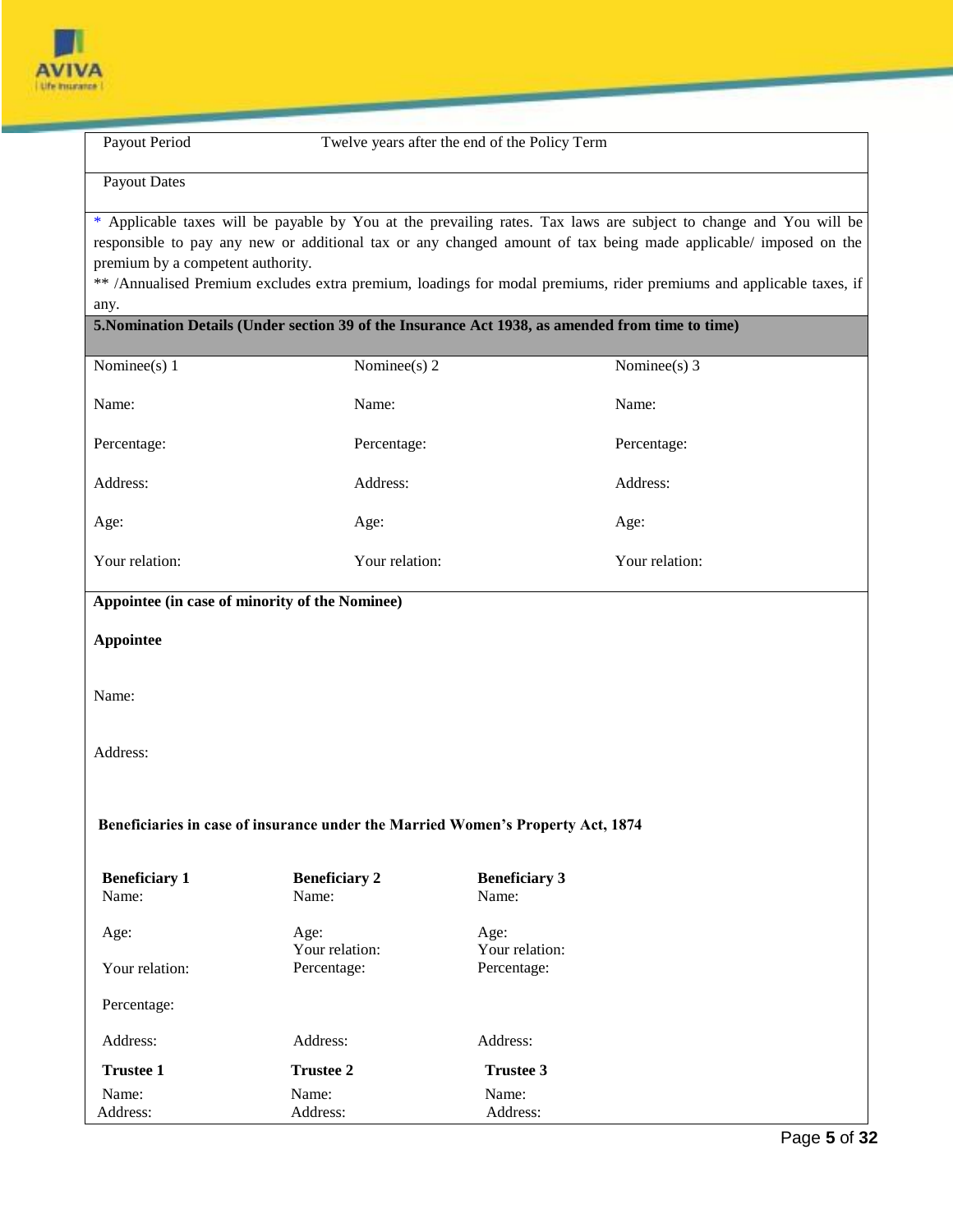

| <b>6. Any Special Conditions:</b> |
|-----------------------------------|
| 7. Endorsements, if any:          |
| <b>8.Intermediary Details:</b>    |
| Name of Intermediary:             |
| <b>Intermediary License No.:</b>  |
| Intermediary Code:                |
| Address:                          |
| Telephone No.:                    |
| Mobile No.:                       |
| Email:                            |

**Note**: On examination of this Schedule, if You notice any mistake in the information related to You, this Policy document is to be returned for correction to Us.

# **Our Address:**

**Aviva Life Insurance Company India Ltd.,** 401-A, 4th Floor, Block A, DLF Cyber Park, Sector 20, NH-8, Gurugram , Haryana - 122 008

Authorised Signatory:

Date:

Place: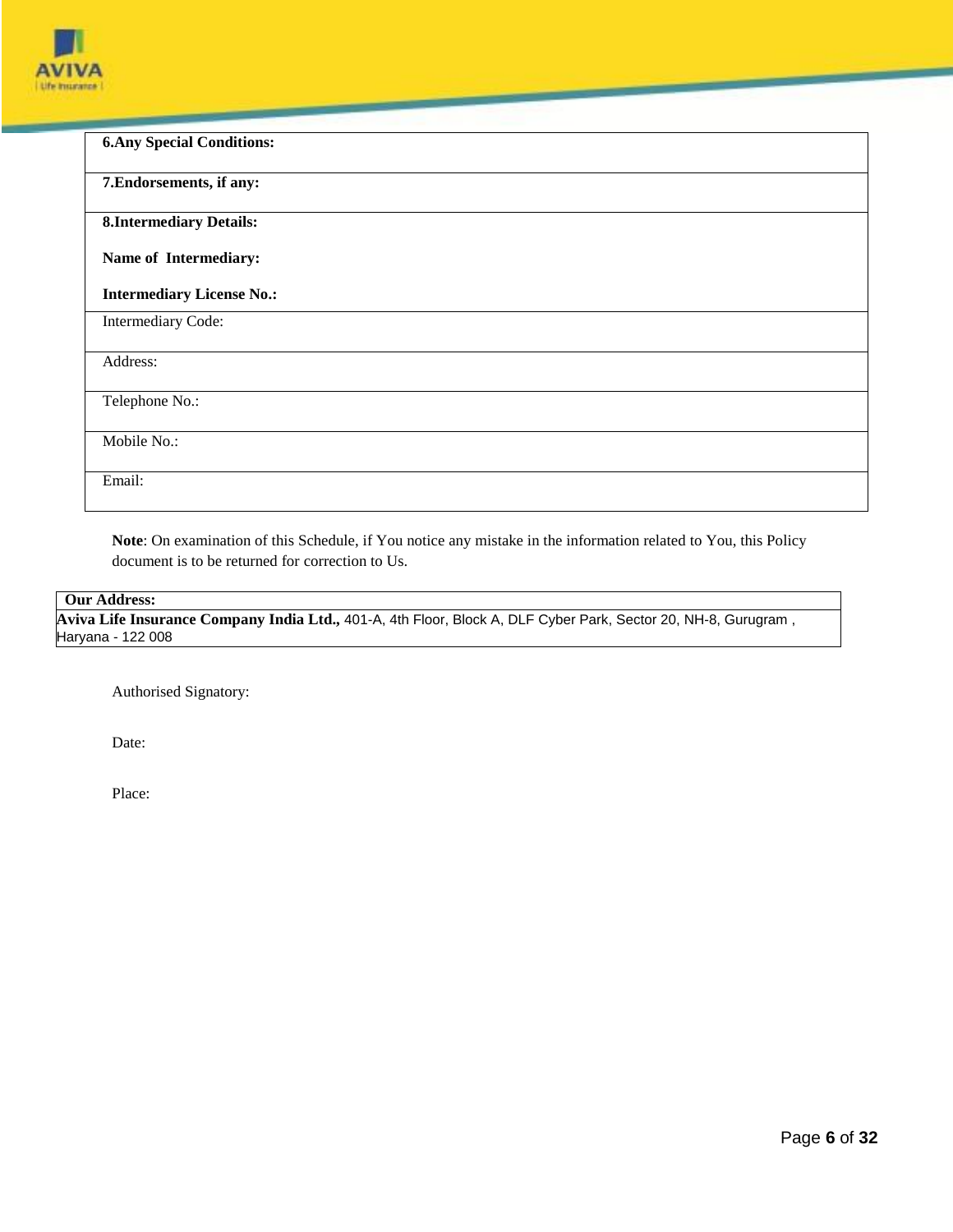

# **PART B Aviva New Family Income Builder**

Policy Document

## **A. Definitions**

The terms defined below have the meanings given to them wherever they appear in the Policy:

- 1. Age means age at last birthday as specified in the Schedule.
- 2. Annualized Premium means the amount specified in the Schedule i.e the Regular Premium payable in a Policy Year excluding extra premiums, rider premiums, loadings for modal premiums and taxes, if any.
- 3. Appointee means the person named as such in the Schedule and as mentioned in Section 39 of the Insurance Act, 1938, as amended from time to time, to receive the death benefit and give a valid discharge to Us on behalf of the Nominee in the event of death of the Insured when the Nominee is less than Age 18.
- 4. Claimant shall mean the policyholder if he is different from the Insured or the Nominee or assignee; and where there is no assignment or nomination in existence, the legal heir/s of the Policyholder as the case may be.
- 5. Death Benefit means the amount which is payable in accordance with Part C.
- 6. Death Sum Assured means the amount which is payable in accordance with Part C.
- 7. Grace Period means the time granted by Us from the due date for the payment of Regular Premium, without any penalty or late fee, during which time the Policy is considered to be in-force with the risk cover without any interruption, as per the terms & conditions of the Policy. The Grace Period for payment of the premium shall be a period of thirty (30) days commencing from the date on which the Regular Premium was due.
- 8. Guaranteed Terminal Benefit means the amount which is payable in accordance with Part C.
- 9. Insured means the person named as the insured in the Schedule on whose life this Policy is effected.
- 10. Insured Event means the Insured's death during the term of the Policy.
- 11. IRDA of India or IRDAI means Insurance Regulatory and Development Authority of India established under the IRDA Act, 1999.
- 12. Maturity Benefit means the amount payable, if any, in accordance with Part C.
- 13. Maturity Date means the date on which the insurance cover expires, as specified in the Schedule.
- 14. Maturity Sum Assured means the amount as mentioned in the Schedule and payable in accordance with Part C.
- 15. Medical Practitioner means a person who holds a valid registration from the medical council of any state of India or Medical Council of India or Council for Indian Medicine or for Homeopathy set up by the Government of India or a State Government and is thereby entitled to practice medicine within its jurisdiction and is acting within the scope and jurisdiction of his license. Medical Practitioner shall not include:
	- i. Your spouse, father (including step father), mother (including step mother),son (including step son), son's wife, daughter (including step daughter), daughter's husband, brother(including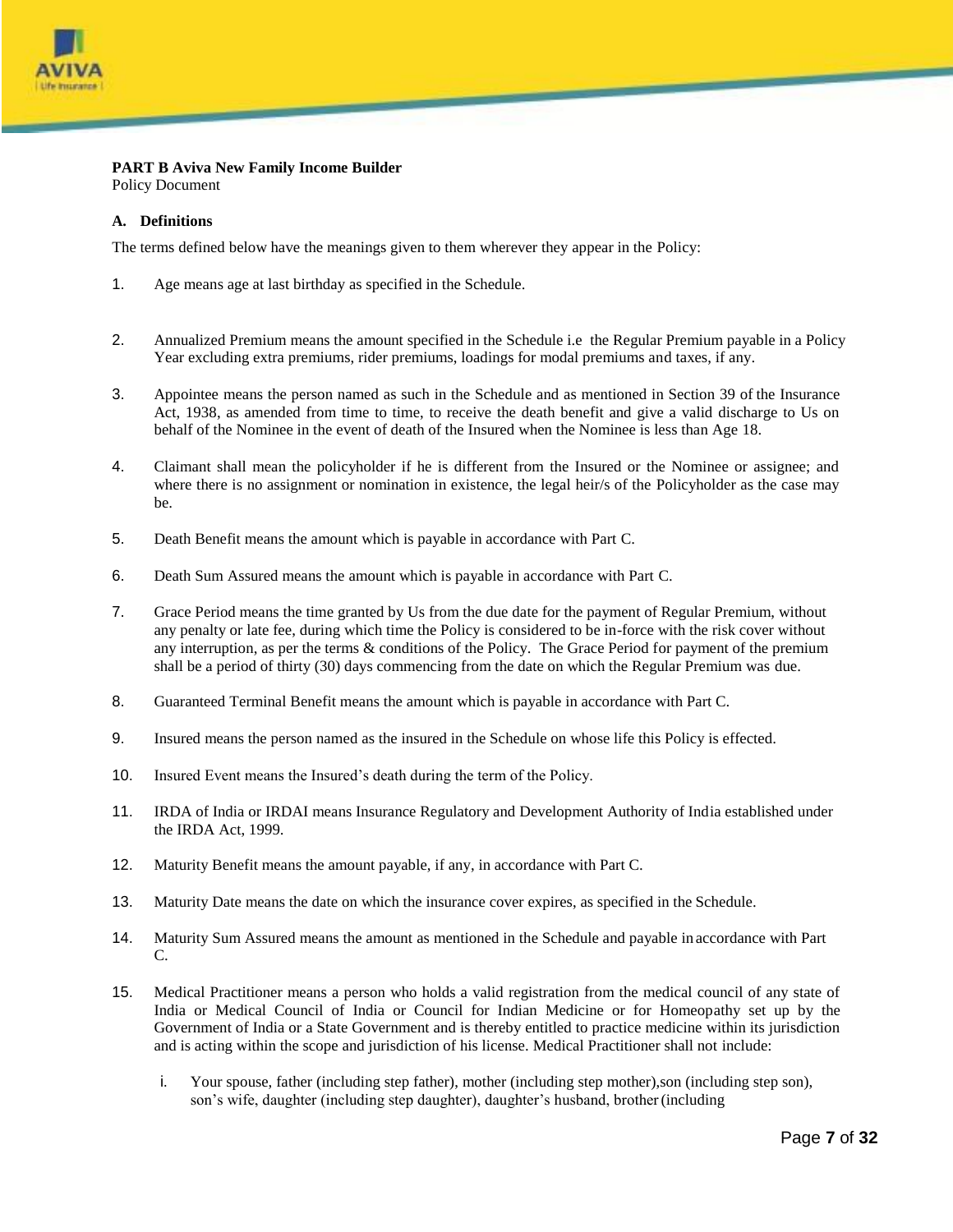

step brother) and Sister (including step sister), or;

- ii. You or the Insured
- 16. Nominee means the person named in the Schedule who has been nominated in accordance with Section 39 of the Insurance Act, 1938, as amended from time to time.
- 17. Paid-up Sum Assured means the amount as calculated in accordance with Part D.
- 18. Payout Period shall mean a period of twelve years commencing from the completion of the Policy Term.
- 19. Policy means the contract of insurance entered into between You and Us as evidenced by this Policy Document.
- 20. Policy Anniversary means the annual anniversary of the Policy Commencement Date.
- 21. Policy Commencement Date means the date on which the Policy commenced, as specified in the Schedule.
- 22. Policy Document means the arrangements established by this Policy and includes, the Proposal Form, the Schedule and any additional(s) statements or documents provided to Us by You in relation to the Proposal Form and any endorsements issued by Us.
- 23. Policy Term means the period in years between the Policy Commencement Date and the Maturity Date.
- 24. Policy Year means a period of twelve (12) months commencing on the Policy Commencement Date or any Policy Anniversary.
- 25. Premium Payment Term means the period specified in the Schedule during which Regular Premium is payable.
- 26. Proposal Form means the completed and dated proposal form submitted by the proposer to Us, including any declarations and statements annexed to it or submitted to Us in connection with the proposal for obtaining insurance cover under this Policy.
- 27. Regular Premium means the amount of the installment premium as specified in the Schedule (including any amount paid as extra premium, but excluding applicable taxes, if any) payable by You during the Premium Payment Term, in the manner and at the intervals (premium frequency) as specified in the Schedule.
- 28. Revival Period means a period of five (5) years commencing from the date of the first unpaid Regular Premium.
- 29. Risk Commencement Date means the date on which the risk under this Policy commences, as specified in the Schedule.
- 30. Schedule means the schedule (including any annexure/tables attached to it and any endorsements) We have issued in connection with this Policy and, if more than one, then the latest in time.
- 31. Sum Assured means the amount specified in the Schedule which is equal to twelve regular installments at the end of amount equal to 1.5 times of the Annualized Premium and a lumpsum amount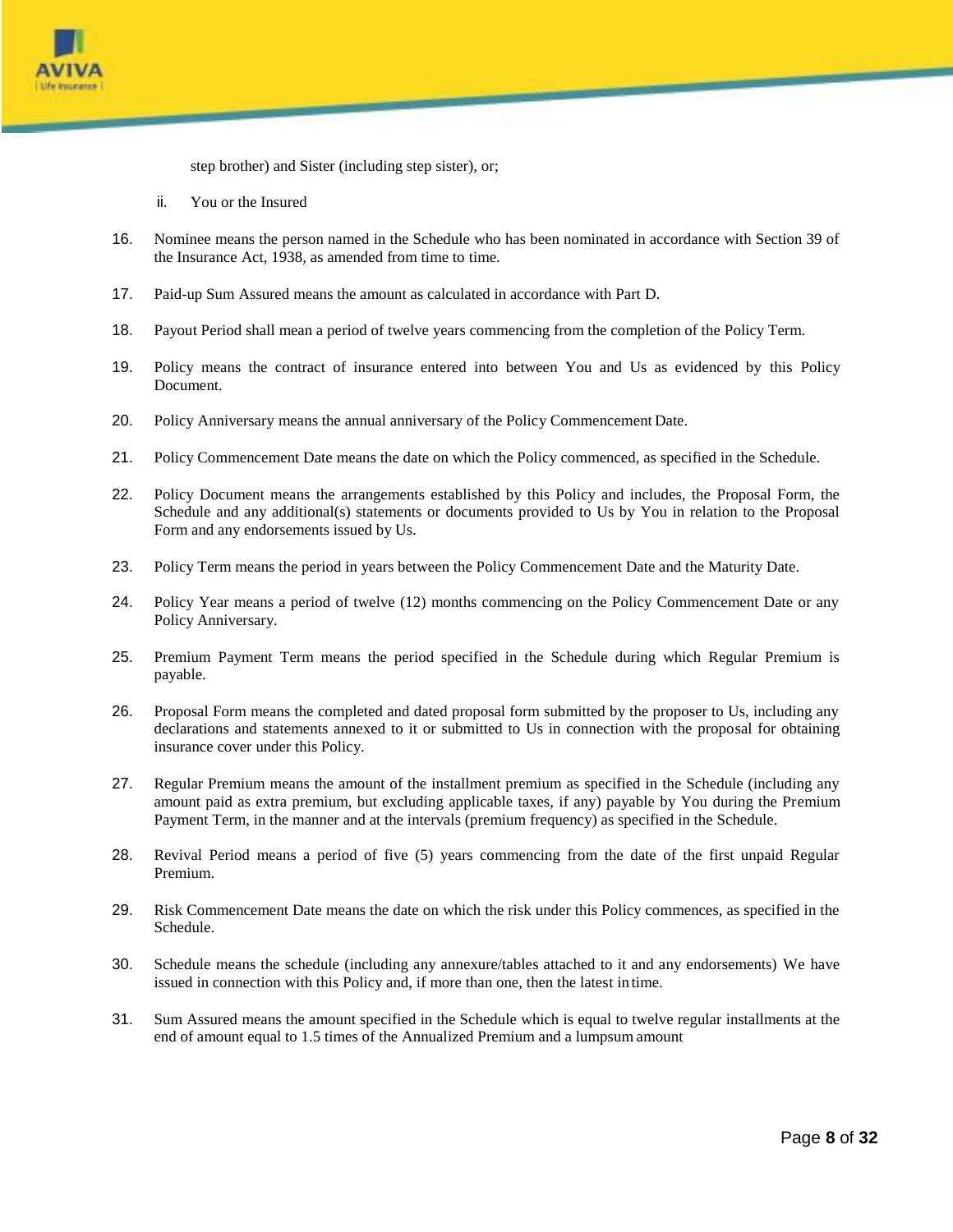

of 6 times the Annualized Premium.

- 32. Surrender Value means the amount payable, if any, on the surrender of the Policy in accordance with Part D.
- 33. Total Premium means total of all Regular Premiums received excluding any extra premium, rider premium and taxes, if any.
- 34. We, Our or Us means the Aviva Life Insurance Company India Limited.
- 35. You or Your means the Policyholder named in the Schedule who has concluded this Policy with Us.

## **B. Policy Interpretation**

Where appropriate, references to the singular include references to the plural, references to a gender include the other gender and reference to any statutory enactment includes any amendment to that enactment and reference to days means calendar days only.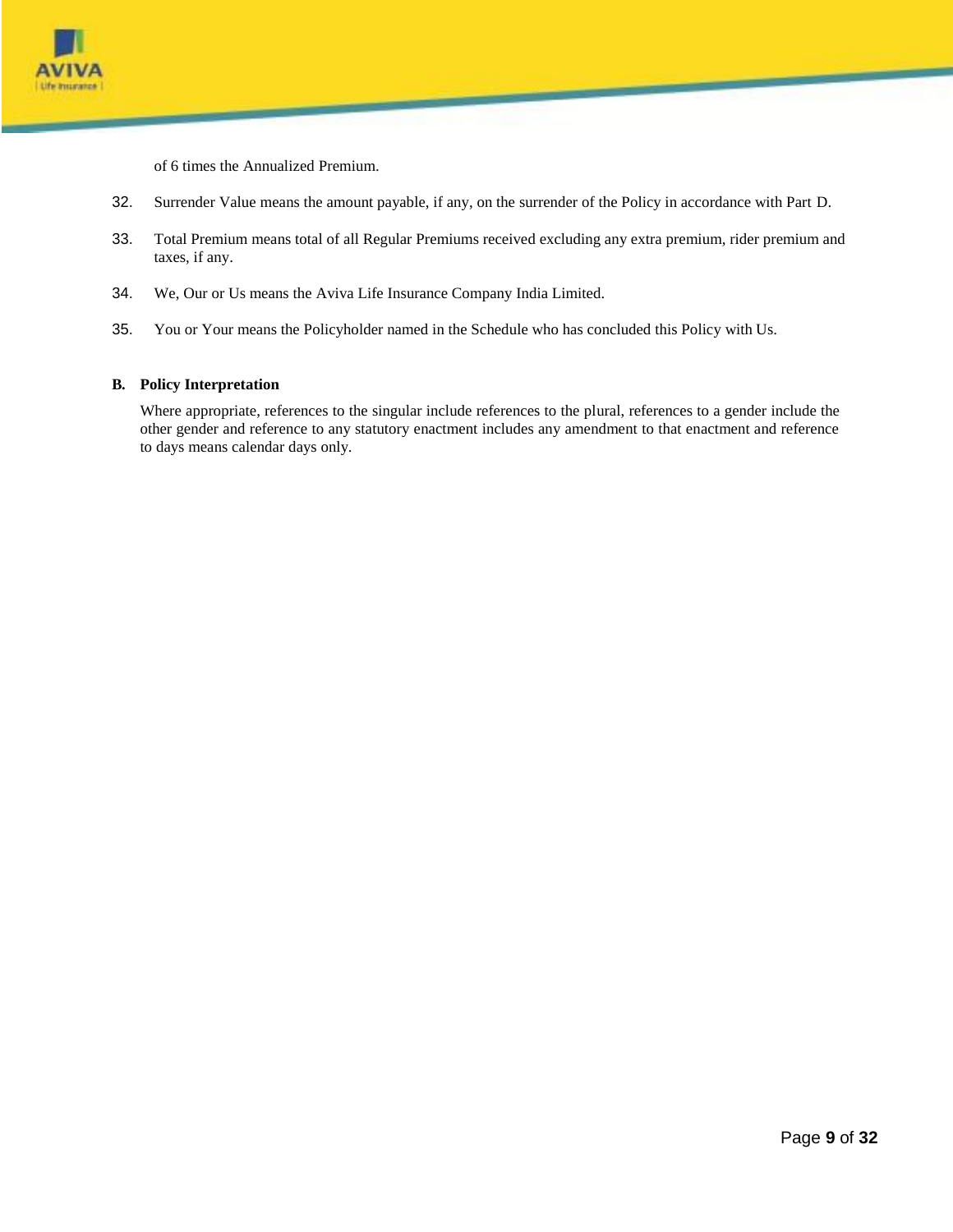

**PART C Aviva New Family Income Builder** Policy Document

#### **Policy Benefits**

#### **1. Maturity Benefit**

- 1.1 On maturity of the Policy and provided that all regular premiums have been received by Us, the Claimant who is the Policyholder/assignee(if the Policy has been assigned) shall receive the Maturity Sum Assured. which shall be equal to:
	- 1.1.1 Twelve (12) annual regular installments of amount equal to 1.5 times of the Annualized Premium at the end of each year during the Payout Period and
	- 1.1.2 A lump sum amount equal to six (6) times of the Annualized Premium at the end of the Payout Period.
- 1.2 We shall also pay Guaranteed Terminal Benefit calculated according to clause 3 at the end of the Policy Term.

#### **2. Death Benefit**

- 2.1 Upon the occurrence of the Insured Event and provided that all regular premiums have been received by Us, the Claimant shall receive the highest of the following amounts as Death Sum Assured:
	- 2.1.1 Ten times of the Annualized Premium; or
	- 2.1.2 105% of the Total Premium; or
	- 2.1.3 Maturity Sum Assured; or
	- 2.1.4 Sum Assured
- 2.2 The Death Sum Assured shall be payable in the following manner:
	- 2.2.1 Twelve (12) annual regular installments of an amount equal to 1.5 times of the Annualized Premium. The first annual regular installment would be paid at the time of claim settlement subject to the admission of claim by the Us and the remaining 11 annual regular installments shall be paid on each anniversary of the Insured Event commencing from the first anniversary of the Insured Event, and
	- 2.2.2 A lump sum amount of six (6) times of the Annualized Premium shall be paid along with the twelfth (12th) annual regular installment on the eleventh (11th) anniversary of the Insured Event.
- 2.3 We shall also pay Guaranteed Terminal Benefit calculated as per clause 3 below along with the first annual regular installment which is an amount equal to 1.5 times of the Annualized Premium.

#### **3. Guaranteed Terminal Benefit**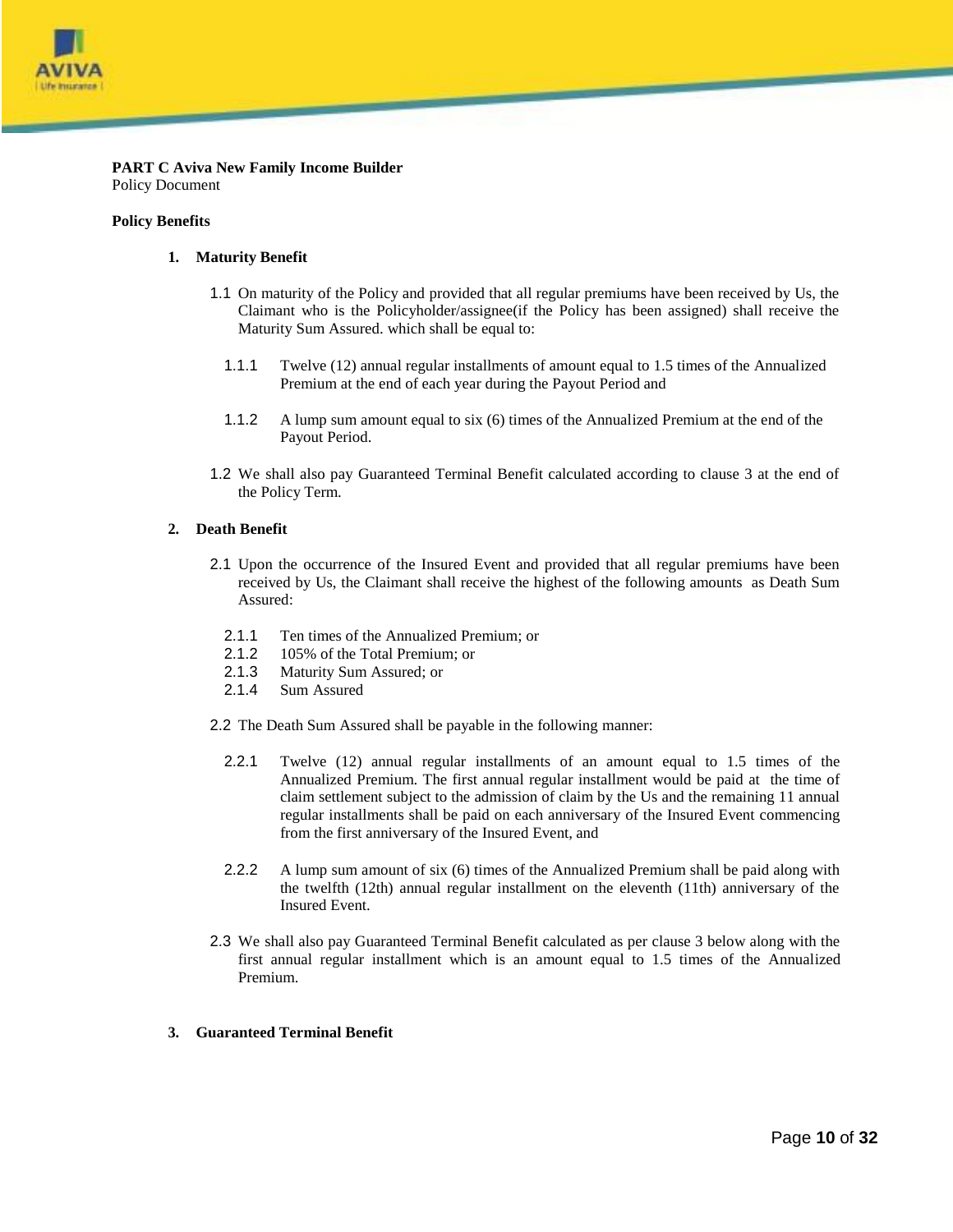

3.1 We shall pay the Guaranteed Terminal Benefit which shall be an additional amount as per the Age of the Insured and as calculated below along with the Death Benefit or on the completion of the Policy Term if the Insured is alive on the Maturity Date, whichever is applicable:

| Age Band (years) | Guaranteed Terminal Benefit   |  |
|------------------|-------------------------------|--|
| $6 - 15$         | 12% of one Annualized Premium |  |
| $16-25$          | 10% of one Annualized Premium |  |
| $26 - 35$        | 8% of one Annualized Premium  |  |
| $36-40$          | 6 % of one Annualized Premium |  |
| $41 - 45$        | 4 % of one Annualized Premium |  |
| $46 - 50$        | 2 % of one Annualized Premium |  |

- 3.2 If the Insured survives the Maturity Date of the Policy then the Guaranteed Terminal Benefit shall be payable at the end of the Policy Term.
- 3.3 If the Death Benefit is payable, then We shall pay the Guaranteed Terminal Benefit alongwith the first annual regular installment of an amount equal to 1.5 times of the Annualized Premium
- 3.4 In case of a Paid-Up Policy the proportionate Guaranteed Terminal Benefit shall be calculated as under:

Proportionate Guaranteed Terminal Benefit=(Total number of premiums paid/ Total number of premiums payable under the contract) X Guaranteed Terminal Benefit

# **4. Grace Period**

If We do not receive the Regular Premium in full on the due date then, We shall allow a Grace Period of thirty (30) days for you to pay the unpaid Regular Premium to Us. If the Insured Event occurs during this Grace Period, we will pay the Death Benefit. Provided that, We will deduct from the Death Sum Assured payable any outstanding Regular Premium that would otherwise have been payable during the Policy Year in which the Insured Event occurred.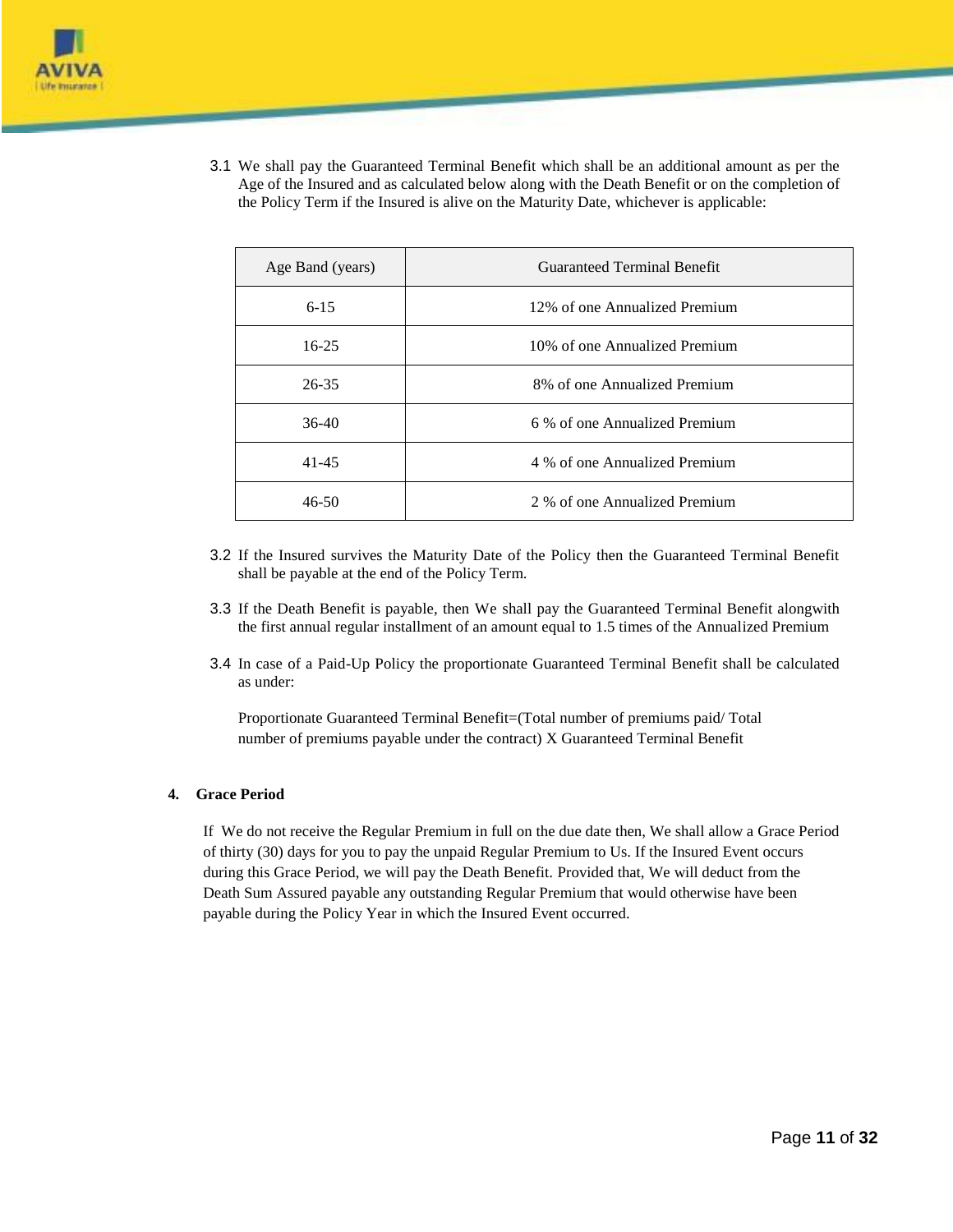

#### **PART D Aviva New Family Income Builder** Policy Document

#### **1. Free Look**

You have the right to review the terms and conditions of this Policy, within the free look period which is 15 days from the date of receipt of the Policy Document (thirty days if the Policy has been solicited through distance marketing). If You disagree to any of the terms or conditions, You have the option to return the Policy stating the reasons for Your objection.

If You cancel the Policy during the free look period, We will refund the Regular Premium received (including applicable taxes, if any), subject only to a deduction of the expenses incurred by Us on medical examination, if any, proportionate risk premium for the period on cover and stamp duty charges.

#### **2. Vesting of Policy**

- 2.1 If the Insured is less than Age 18 on the Policy Commencement Date then, immediately and automatically upon the Insured attaining Age 18:
	- 2.1.1 The Policy shall vest in the Insured;
	- 2.1.2 The Insured shall solely become entitled to exercise any and all rights of the Policyholder in relation to the Policy; and
	- 2.1.3 The Insured shall solely become entitled to accept and obliged to discharge any and all obligations of the Policyholder under this Policy.
- 2.2 If You die when the Insured is less than Age 18, the Policy shall, on the submission of the necessary application and supporting documents as required by Us, vest in the surviving parent/legal guardian of the Insured.

#### **3. Payment of Regular Premium**

- 3.1 Regular Premium shall be paid by You to Us on every Policy Anniversary.
- 3.2 In case the Insured is minor on the Policy Commencement Date:
	- 3.2.1 Premiums will be payable by the Policyholder who can either be a parent or grandparent or legal guardian of the Insured.
	- 3.2.2 In case of death of the Policyholder before the Premium Payment Term, the future premiums shall be paid by the surviving parent/legal guardian of the Insured. In case future premiums are not paid, the lapse/paid-up provisions will apply.
- 3.3 If We do not receive the Regular Premium in full on the due date then, We shall allow a Grace Period of thirty (30) days for you to pay the unpaid Regular Premium to Us. If the Insured Event occurs during this Grace Period, we will pay the Death Benefit. Provided that,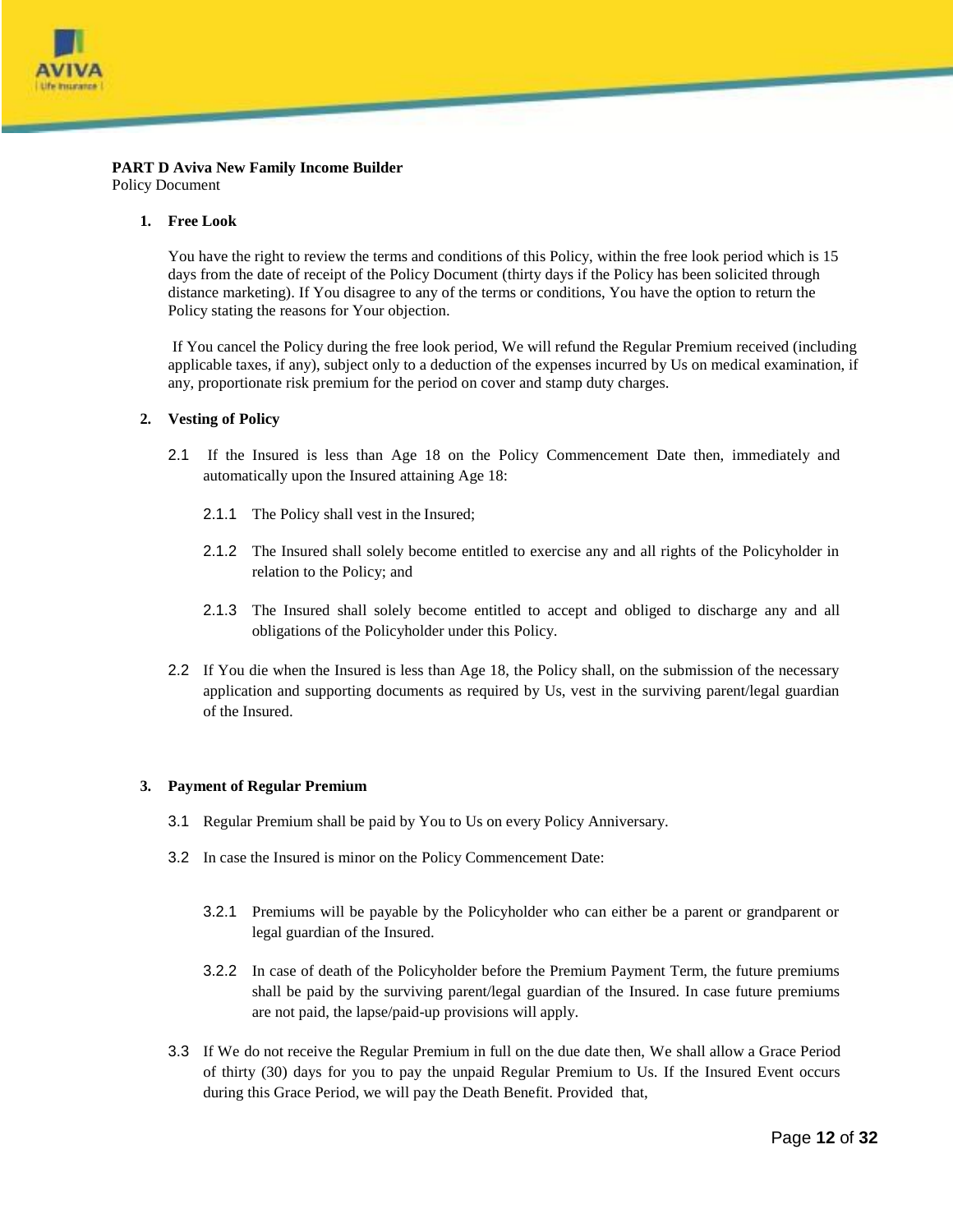

We will deduct from the Death Sum Assured payable any outstanding Regular Premium that would otherwise have been payable during the Policy Year in which the Insured Event occurred.

- 3.4 If We do not receive the due unpaid Regular Premium in full within the Grace Period, then:
	- 3.4.1 If the default in payment of Regular Premium occurs before We have received Regular Premiums for at least two (2) Policy Years then:
		- 3.4.1.1 The Policy shall immediately and automatically lapse on the expiry of the Grace Period.
		- 3.4.1.2 If You do not revive the Policy within the Revival Period then the Policy shall terminate. the Policy will automatically terminate on the expiry of the Revival Period and We will pay:
			- a. 30% of the Regular Premiums received (excluding extra premium, if any), if We have received only one (1) Regular Premium
		- 3.4.1.3 If the Insured Event occurs after the Policy has lapsed and before the Policy has been revived:
			- a. We will pay an amount equal to the sum of all Regular Premiums (excluding extra premium, if any,) and the Policy shall terminate; and
			- b. We shall not be liable to make any other payment.
	- 3.4.2 If the default in payment of Regular Premium occurs after We have received Regular Premiums for at least two(2) Policy Years then:
		- 3.4.2.1 The Policy shall automatically become paid up after the expiry of the Grace Period and the Policy will acquire a Paid-up Sum Assured, which shall be calculated as follows:

Paid-up Sum Assured = Death Sum Assured X {total number of Regular Premiums received / total number of Regular Premiums payable under the Policy}

- 3.4.2.2 Upon the occurrence of the Insured Event at the time when the Policy becomes paid-up then the Paid-up Sum Assured shall be payable as Death Benefit. The Death Benefit of a paid-up Policy shall be payable in the following manner:
	- 3.4.2.2.1 Twelve (12) annual regular installments of an amount equal to  $1.5$  (N/T)\* times of the Annualized Premium. The first annual regular installment would be paid at the time of claim settlement subject to the admission of claim by Us and the remaining 11 annual regular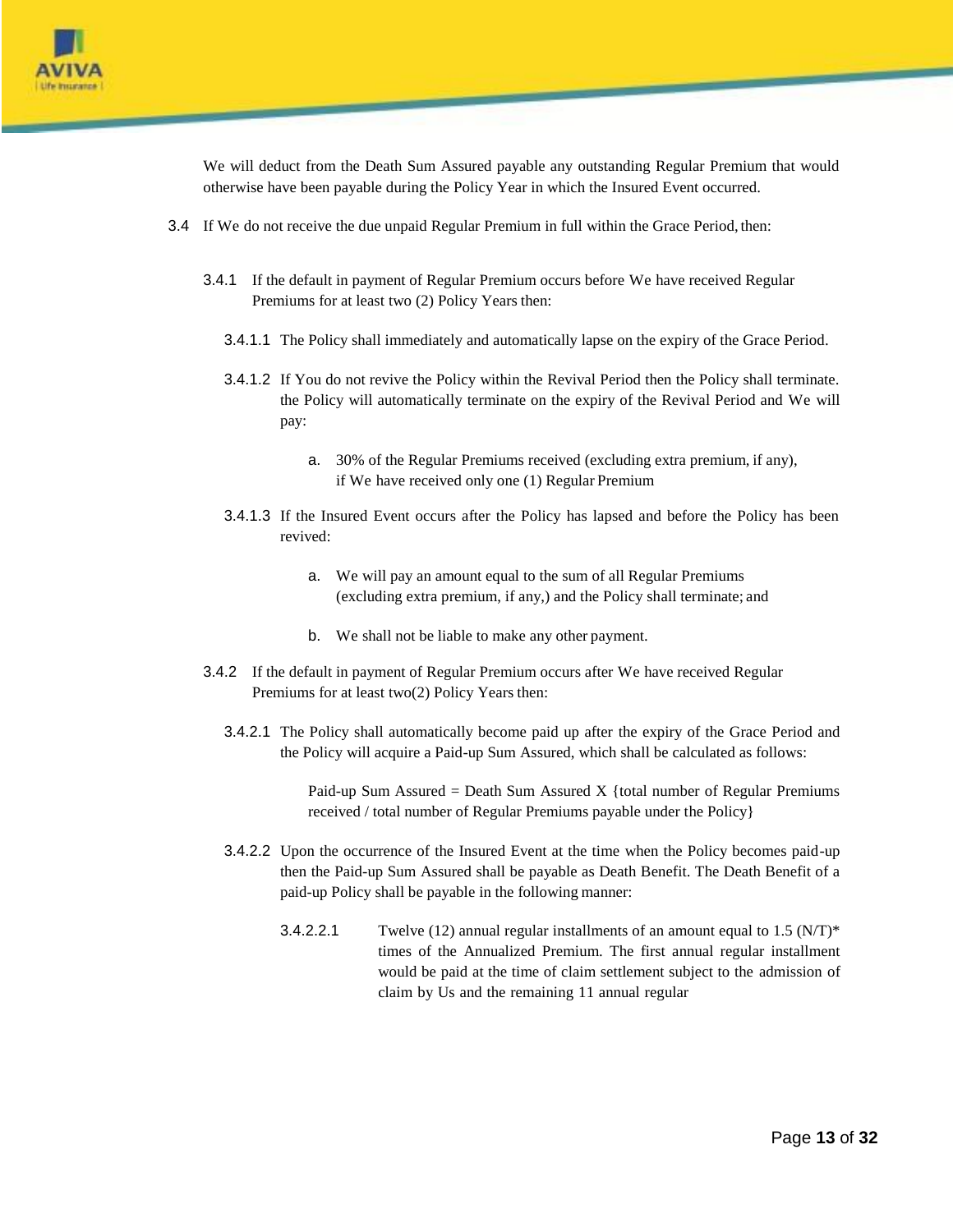

installments shall be paid on each anniversary of the Insured Event commencing from the first anniversary of the Insured Event,

- 3.4.2.2.2 Proportionate Guaranteed Terminal Benefit , as calculated in accordance with clause 3 of Part C, shall also be payable with the first annual regular installment.
- 3.4.2.2.3 A lump sum amount of  $6 \, (N/T)^*$  times of the Annualized Premium shall be paid along with the twelfth (12th) annual regular installment on the eleventh (11th) anniversary of the Insured Event.

\*Where N is the number of Regular Premiums received and T is the number of Regular Premiums payable under the Policy.

- 3.4.2.3 If the Insured survives till the Maturity Date and the Policy is in paid-up status then the Paid-up Sum Assured shall be payable as Maturity Benefit. The Maturity Benefit of a paid-up Policy shall be payable shall be payable in the following manner:
	- 3.4.2.3.1 Twelve (12) annual regular installments of an amount equal to  $1.5 \text{ (N/T)}^*$ times of Annualized Premium at the end of each year during the Payout Period;
	- 3.4.2.3.2 Proportionate Guaranteed Terminal Benefit , as calculated in accordance with clause 3 of Part C, shall also be payable at the end of the Policy Term .
	- 3.4.2.3.3 A lump sum amount of 6  $(N/T)^*$  times of the Annualized Premium at the end of the Payout Period.

\*Where N is the number of Regular Premiums Received and T is the number of Regular Premiums payable under the Policy.

#### **4. Revival**

If the Policy has lapsed You may give Us written notice to revive the Policy before the expiry of the Revival Period. You understand and agree that the revival of the Policy shall be subject to Your complying with the following requirements:

- 4.1 Along with the written notice for revival You shall pay the due Regular Premiums and taxes (as applicable) together with interest payment of 9% per annum compounded monthly for the period from the unpaid premiums due date to the date of revival and a revival fee of Rupees Two Hundred and Fifty plus taxes, if any in full.
- 4.2 The Insured shall submit to the medical examination or special tests specified by Us at Your cost.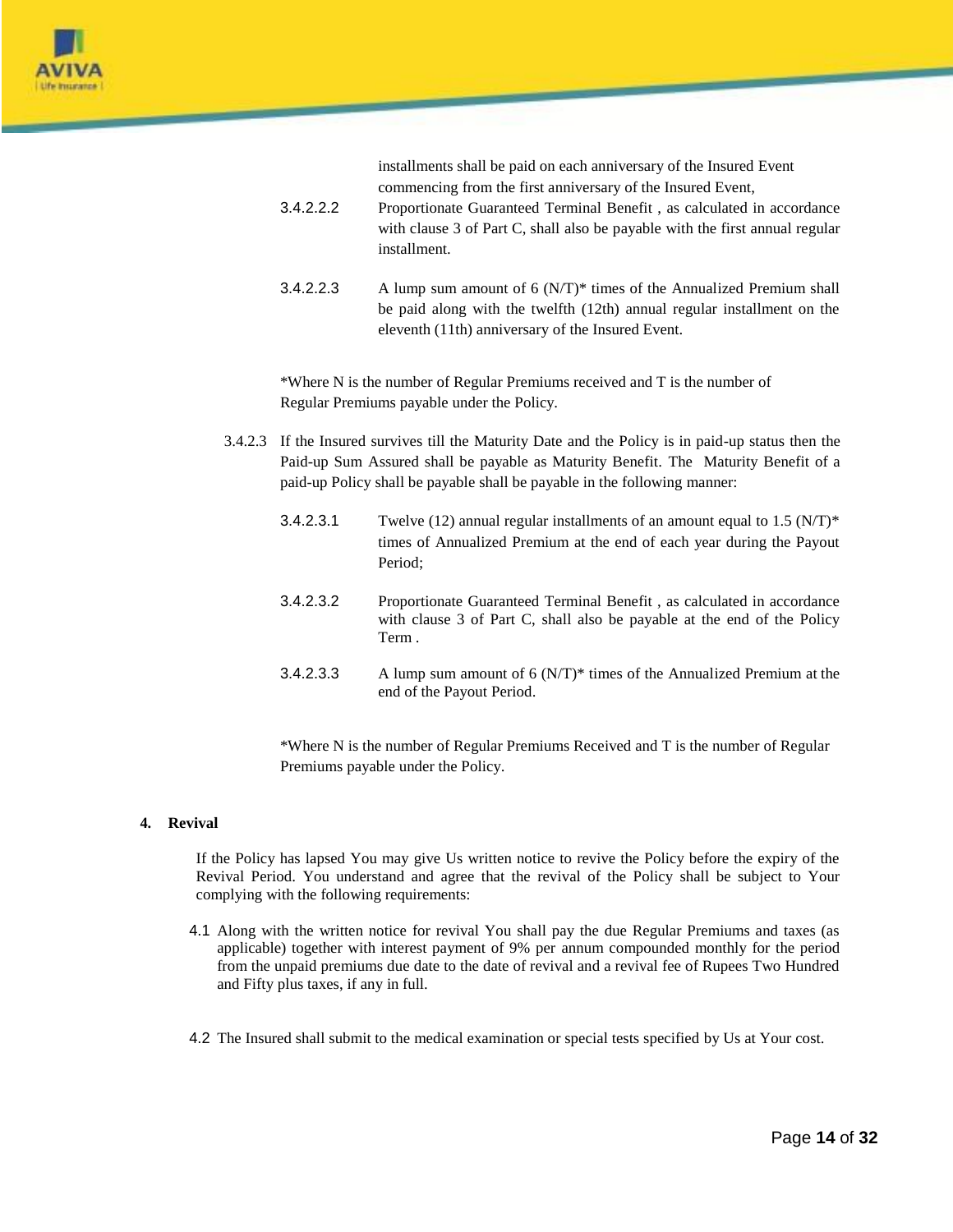

- 4.3 The Insured shall submit proof of continued insurability to Our satisfaction per Our Board approved underwriting policy.
- 4.4 You shall also provide Us with all information and documentation We request.
- 4.5 Even if You have submitted all the information and documentation sought by Us there is no obligation on Us to revive the Policy or to revive it on the same terms and the revival is subject to Our Board approved underwriting policy, as applicable from time to time.
- 4.6 The revival of the Policy shall only be effective from the date on which We have issued a written endorsement confirming the revival of the Policy.

#### **5. Surrender Value**

5.1 If We have received all the due Regular Premium for at least the first two (2) Policy Years, the Policy may be surrendered by You by giving Us written notice requesting the same and We will pay a Surrender Value, which will be the higher of the Guaranteed Surrender Value (GSV) and the Special Surrender Value(SSV)which will be calculated as follows:

|  | 5.1.1 The Guaranteed Surrender Value shall be as per the following table: |  |
|--|---------------------------------------------------------------------------|--|
|  |                                                                           |  |

| Policy<br>Year        | Guaranteed Surrender Value       |
|-----------------------|----------------------------------|
| 2 <sup>nd</sup>       | 35% of <b>Total</b> Premium paid |
| 2rd                   | 35% of Total Premium paid        |
| $4^{th}$ to $8^{th}$  | 50% of Total Premium paid        |
| $_{\rm q}$ th         | 60% of Total Premium paid        |
| $10^{th}$             | 70% of Total Premium paid        |
| $11^{th}$ & $12^{th}$ | 90% of Total Premium paid        |

5.1.2 The Special Surrender Value shall be calculated asfollows:

Special Surrender Value Factor x Paid-up Sum Assured We will apply the Special Surrender Value Factors as decided by Us, from time to time after the prior approval of the IRDAI.

5.2 Before making a request for surrender, You may approach Our nearest branch office to obtain information on the applicable Surrender Value and/or applicable Special Surrender Value Factor in respect of the Policy.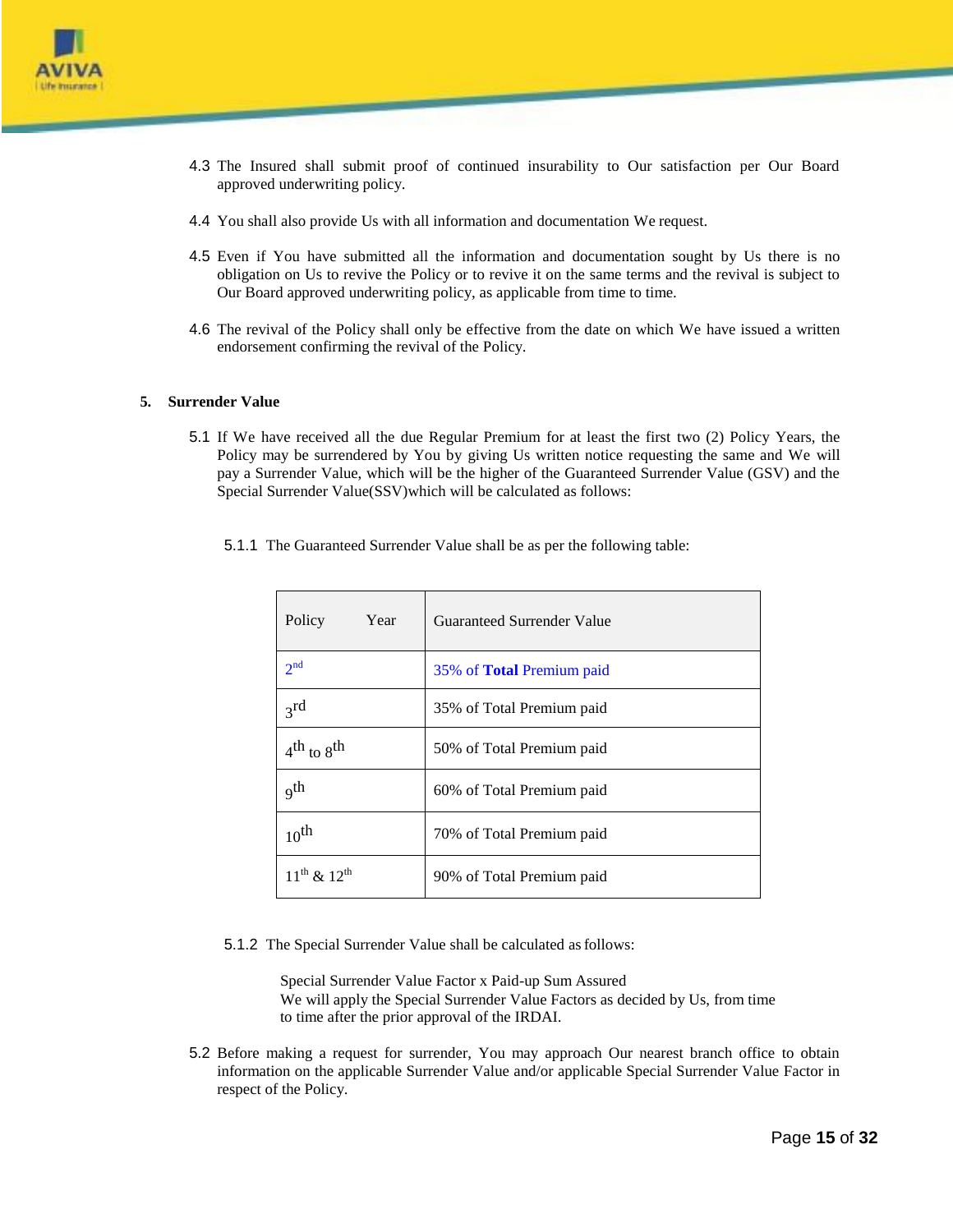

5.3 Once a Policy has been surrendered it shall not be revived.

## **6. Commencement of Risk**

The risk under the Policy on the life of the Insured shall commence immediately on the Policy Commencement Date even if the Insured is less than Age 18 on the Policy Commencement Date.

# **PART E Aviva New Family Income Builder**

Policy Document

1. Applicable Charges

Not applicable to the Policy

2. Fund Options

Not applicable to the Policy

3. Fund Name

Not applicable to the Policy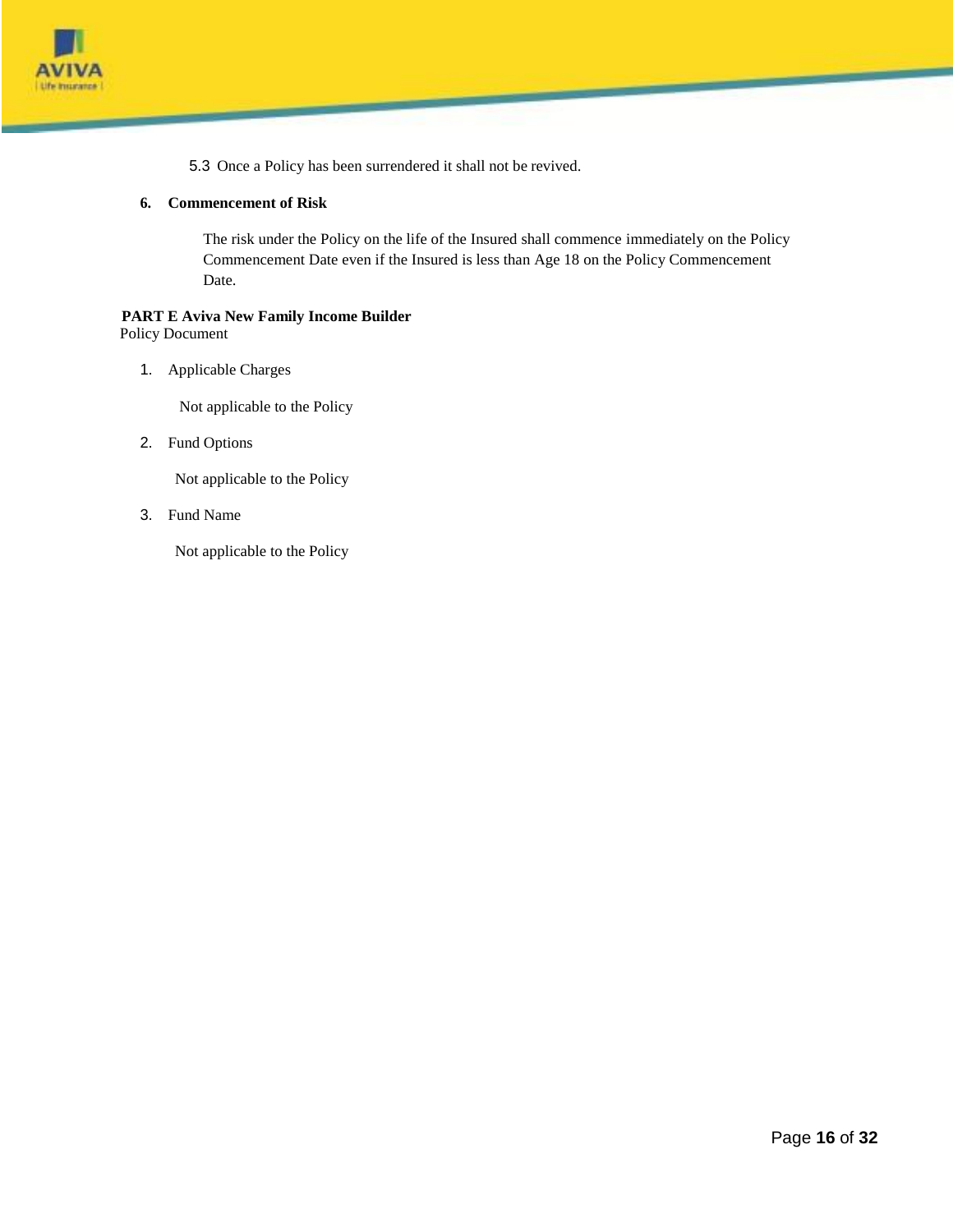

**PART F Aviva New Family Income Builder** Policy Document

#### **General Terms & Conditions**

#### **1. Agent's Authority**

- 1.1. The insurance agent is only authorised by Us to arrange the completion and submission of the Proposal Form.
- 1.2. No insurance agent is authorised to amend the Policy or to accept any notice on Our behalf or to accept payments on Our behalf. If any payment meant for Us in any form is paid to an insurance agent then such payment is made at Your risk and the agent will be acting only as Your representative.

#### **2. Claim Procedure**

Upon the death of the Insured during the Policy Term the death claim will be payable to the Claimant provided that:

- 2.1. We are given written notice within ninety (90) days of the occurrence of the death of the Insured during the Policy Term. If We are not given a written notice of the claim within ninety (90) days of the occurrence of the Insured Event, We may condone the delay beyond ninety days and accept the claim if We are given reasons in writing for the delay which in Our view are reasonable.
- 2.2. Upon the death of the Insured during the Policy Term the Claimant should contact us along with the following documents in order to enable Us establish the fact of, date of, circumstances relating to and cause of the Insured's death and/or Our liability in respect of it, including but not limited to:
	- 2.2.1. Original or certified copy of the death certificate issued by the municipal authorities.
	- 2.2.2. Original Policy Document.
	- 2.2.3. Our claim form duly completed, signed by the claimant and attested by the authorities as mentioned in the claim form.
	- 2.2.4. Certified proof of cause of death of the Insured from a Medical Practitioner.
	- 2.2.5. Last medical attendant/ Medical Practitioner's report, if applicable.
	- 2.2.6. Employer's questionnaire, if applicable.
	- 2.2.7. Medical records related to admission to a hospital/medical facility or consultation with a Medical Practitioner within the last three (3) years.
	- 2.2.8. Identification proof of the Nominee and Appointee (if applicable) issued by a governmental authority.
	- 2.2.9. Documentary proof, which establishes the Nominee and Appointee's relationship with the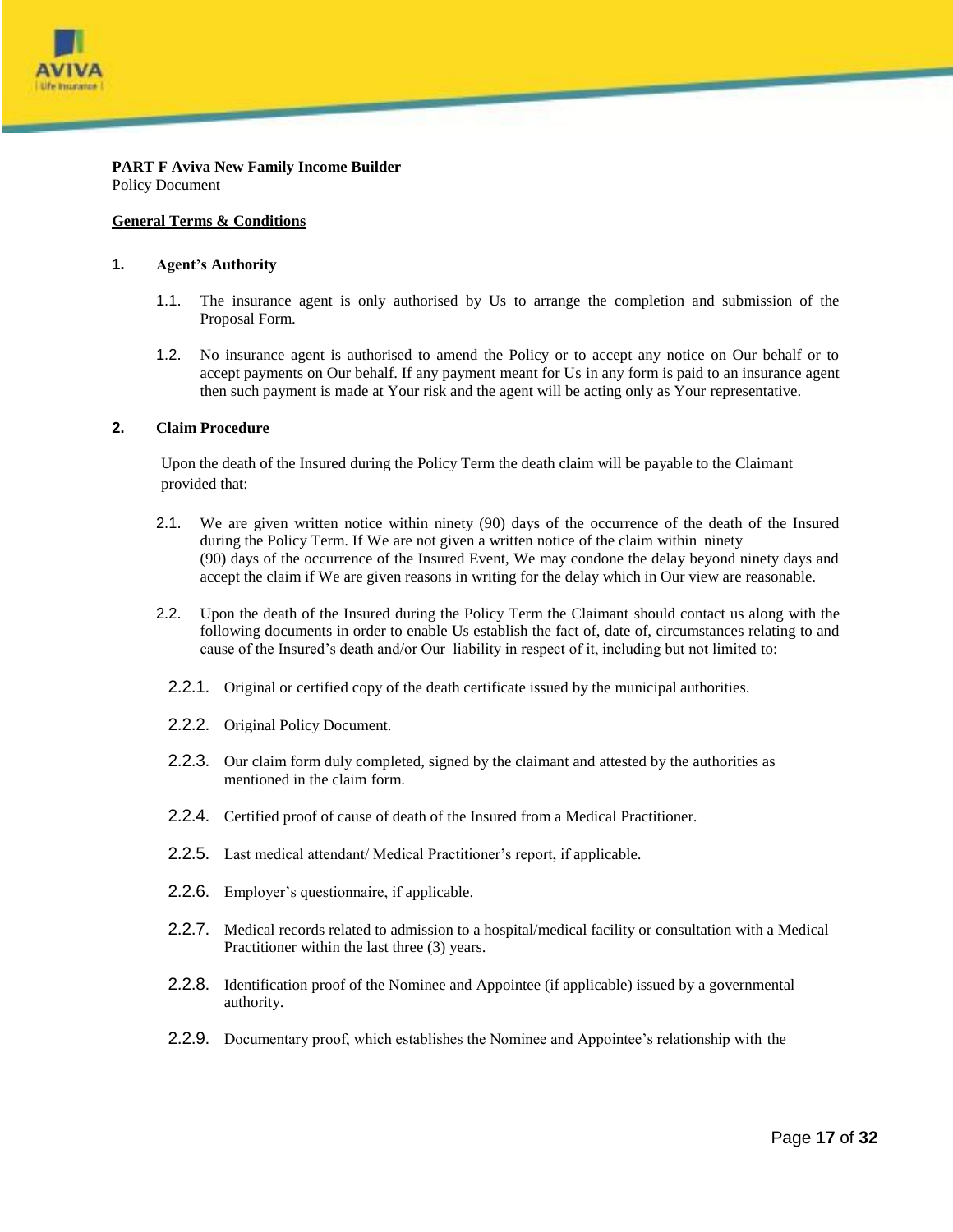

Insured.

- 2.2.10. Address proof of the claimant for the address mentioned in the claim form.
- 2.2.11. If the death of the Insured was caused due to un-natural or non– medical reasons, in addition to the above documents the following additional documents also need to be submitted to Us:
	- 2.2.11.1. Certified copies of First Information Report (FIR), Post Mortem Report (PMR), Final Police Inquest Report (FPIR).
	- 2.2.11.2. Newspaper articles/ cutting, if any.
- 2.3. For payment of the Maturity Benefit and/or Survival Benefits (if applicable under the Policy), We are given such information and/ or documentation that We may request in order to establish the fact of Our liability in respect of it, including but not limited to:
	- 2.3.1. Original Policy Document.
	- 2.3.2. Payout form duly filled in by You and/or the assignee, if any.
	- 2.3.3. Your and/or the assignee's (if any) identification proof issued by a governmental authority.
	- 2.3.4. Your and/or the assignee's (if any) address proof.
	- 2.3.5. Cancelled cheque for National Electronic Funds Transfer (NEFT) payment issued by You and/or the assignee (if any).
- 2.4. Upon the death of the Insured during the Payout Period, the remaining regular instalments of the Maturity Benefit will be payable to the Nominee / Claimant provided that:
	- 2.4.1. We are given written notice immediately but not later than ninety days of the occurrence of the death of the Insured during the Payout Period. If We are not given a written notice of the death of the Insured within ninety days of the occurrence of the death, We maycondone the delay beyond ninety days and accept the same if We are given reasons in writing for the delay which in Our view are reasonable.
	- 2.4.2. Upon the death of the Insured during the Payout Period the Claimant should contact us along with the following documents in order to enable Us establish the fact of, date of, circumstances relating to and cause of the Insured's death and/or Our liability in respect of it, including but not limited to:
		- 2.4.2.1. Original or certified copy of the death certificate issued by the municipal authorities.
		- 2.4.2.2. Certified proof of cause of death of the Insured from a Medical Practitioner.
		- 2.4.2.3. Last medical attendant/ Medical Practitioner's report, if applicable.
		- 2.4.2.4. Identification proof of the Nominee and Appointee (if applicable) issued by a governmental authority.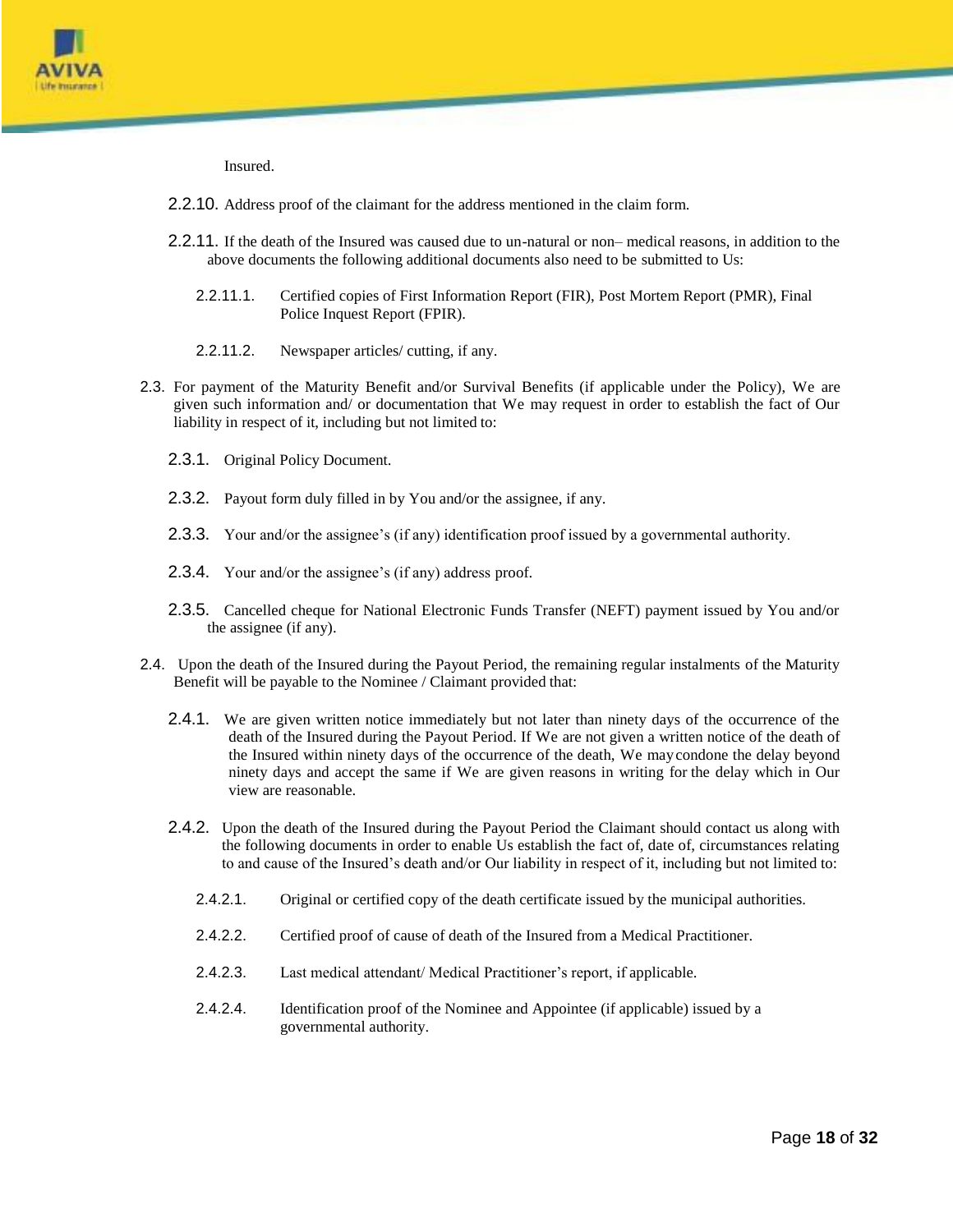

- 2.4.2.5. Documentary proof, which establishes the Nominee's relationship with the Insured.
- 2.4.2.6. Address proof of the Claimant for the address mentioned in the claim form.
- 2.5. We receive all co-operation and assistance in any investigation that We may decide to carry out in respect of the event giving rise to a claim under the Policy and/or any other benefits payable under the Policy.
- 2.6. We may agree to accept minimum required documents on a case to case basis. In case due to any unnatural or other circumstances which are beyond Claimant's control, if the Claimant is unable to supply any of the above documents, then We may waive requirement of such documents provided We are totally satisfied with the investigation carried out to assess validity of the claim. We are entitled to ask for additional documents (including Policy document) or information for the processing of the claim. We may also seek professional/independent assistance for speedy disposal of the claim. You and/or the Nominee/legal heir shall have no objection for Us to obtain any details/information to form an opinion about the claim.

#### **3. Due Observance**

The due observance of and compliance with the terms, provisions and conditions of the Policy insofar as they relate to anything to be done or complied with by You/Nominee shall be a condition precedent to Our liability under this Policy.

#### **4. Entire Contract**

This Policy constitutes the entire contract of insurance between You and Us. We may amend the Policy if We consider this to be either necessary or desirable (to be evidenced by and effective from the date of an endorsement on the Schedule or otherwise) but agree not to do so without first having obtained the consent of the IRDA of India.

#### **5. Governing Law**

This Policy shall be governed by Indian laws. Any disputes or differences arising out of or under this Policy shall be governed by and determined in accordance with Indian law and shall be subject to the jurisdiction of Indian Courts.

### **6. Grace Period and Death during Grace Period**

If the death of the Insured occurs within the Grace Period, the Death Benefit shall be payable in accordance with Part C after deducting the applicable due Regular Premium from the Death Benefit amount payable.

#### **7. Loss of the Policy**

7.1. We will replace a lost Policy Document when satisfied that it is lost. However, We reserve the right to make such investigations into and/or to call for such evidence of the loss of the Policy Document at Your expense, as We consider necessary before issuing a duplicate Policy Document. We reserve the right to charge a fee not exceeding INR Two Hundred and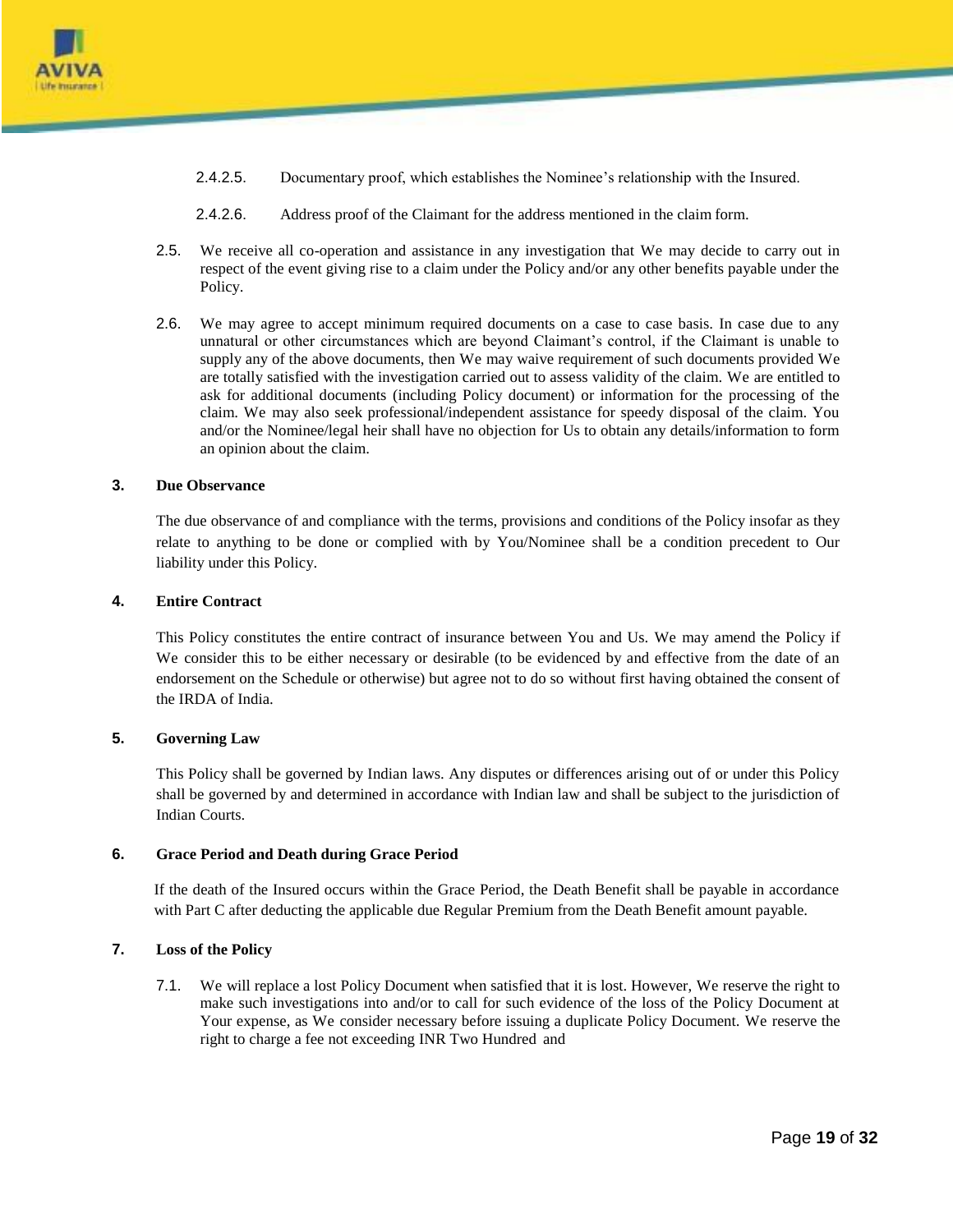

Fifty for the issuance of a duplicate Policy Document.

7.2. If We agree to issue a duplicate Policy Document, it is hereby understood and agreed that the original Policy Document shall cease to be of any legal effect and You shall indemnify and keep Us indemnified and hold Us harmless from and against any claims, costs, expenses, awards or judgments arising out of or howsoever connected with the original Policy Document or arising out of the issuance of a duplicate Policy Document.

#### **8. Fraud, Misstatement and Forfeiture**

Fraud, Misrepresentation and forfeiture would be dealt with in accordance with provisions of Sec 45 of the Insurance Act 1938 as amended from time to time.

A Leaflet containing the simplified version of the provisions of Section 45 is enclosed in annexure– 1.

#### **9. Nomination should be in accordance with provisions of sec 39 of the Insurance Act 1938 as amended from time to time.**

A Leaflet containing the simplified version of the provisions of Section 39 is enclosed in annexure– 2

**10. Assignment should be in accordance with provisions of sec 38 of the Insurance Act 1938 as amended from time to time.**

A Leaflet containing the simplified version of the provisions of Section 38 is enclosed in annexure – 3

#### **11. Notices & Correspondence**

- 11.1. You shall give Us all notices, instructions and correspondence in writing at Our address specified in the Schedule or at any of Our branch offices.
- 11.2. All notices and correspondence meant for You will be sent by Us to Your address shown in the Schedule through speed post or courier or any other legally recognized mode of communication (including e-mail) . Any change of Your address or Your Nominee's address (including any change in registered email id)must be notified to Us, failing which the notices and correspondence will be sent to the last recorded address and hence, We will not take any responsibility of any loss/damage owing to this.
- 11.3. Any Policy or any other communication shall be sent to You by Us through speed post or courier or any other legally recognized mode of posting, at the address provided in the Schedule.

#### **12. Suicide**

If the Insured Event occurs due to suicide within twelve (12) months from the Risk Commencement Date or the revival of the Policy, as applicable, then the Nominee or beneficiary ,as applicable, shall be entitled to at least 80% of the Total Premium paid till the date of the Insured Event or the Surrender Value available as on the date of the Insured Event, whichever is higher, provided the Policy is in force 12.1.1.

#### **13. Taxation**

13.1. We shall deduct or charge any taxes , as applicable from time to time, from and/or on the premium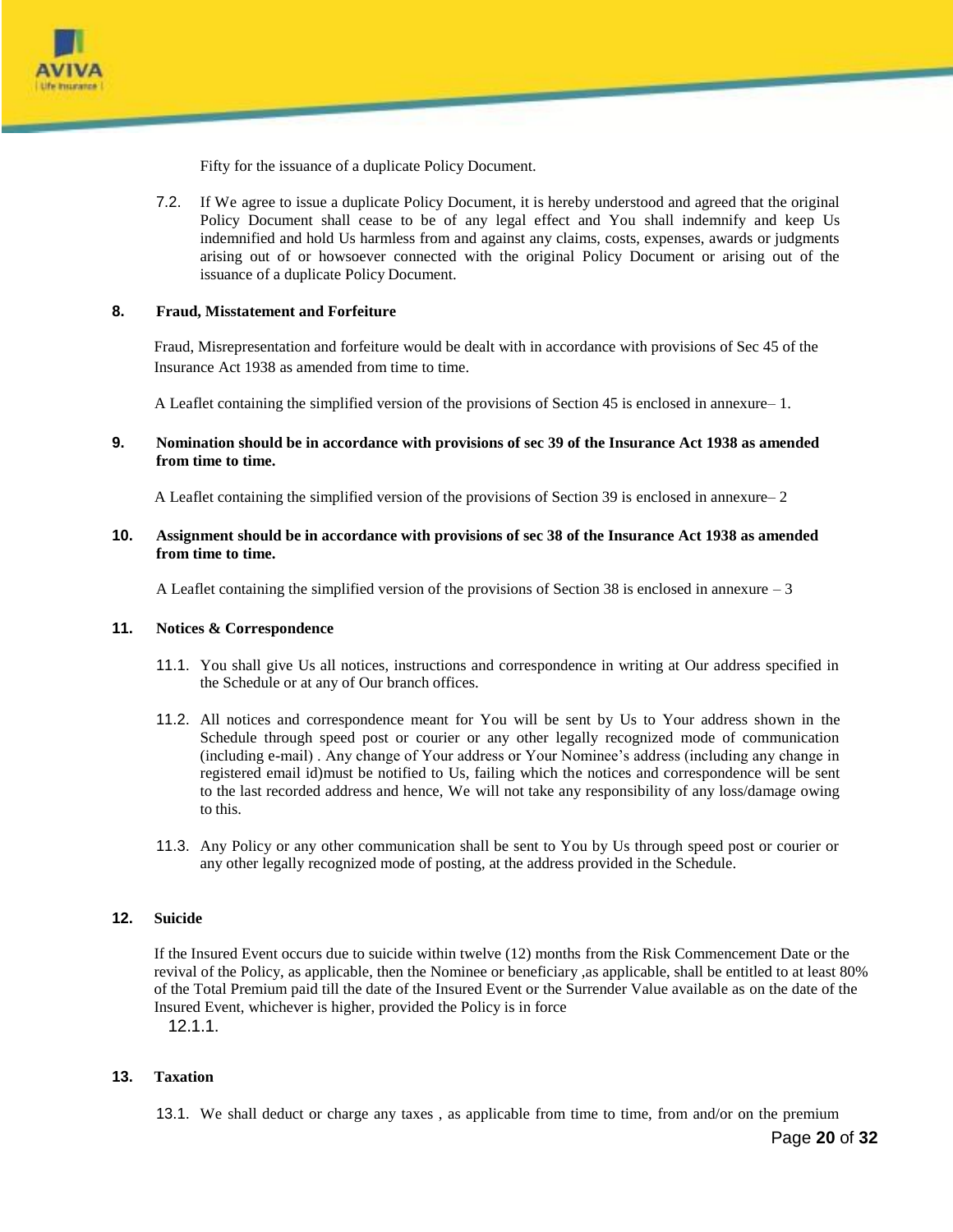

payable or fee/charge payable or benefits payable/receivable under the Policy. We shall not be liable for any tax liability on Your and/or Nominee's income. You and/or the Nominee shall be solely responsible to assess, claim and/or ensure admissibility, or otherwise, of deductions under the tax laws in respect of the amount contributed or accrued/received. We do not hold any responsibility for Your and/or Nominee's claim to any deduction/s under the tax laws in respect of the amount contributed or accrued/received.

13.2. Tax laws are subject to amendments from time to time and We are not responsible to inform You and/or the Nominee of any changes in tax laws.

# **14. Termination**

This Policy will immediately terminate on the earliest of:

- 14.1. The occurrence of the Insured Event and payment of a bonafide claim.
- 14.2. The Maturity Date and the payment of the Maturity Benefit.
- 14.3. On the expiry of the Revival Period, if the lapsed Policy is not revived.
- 14.4. On the payment of Surrender Value.

#### **15. Repudiation of Claim**

The Policy shall terminate upon the repudiation of any false claim after proper investigation conducted by Us, if any.

#### **16. Territorial Limits & Currency**

All premium, applicable taxes and benefits are payable only within India and in Indian Rupees.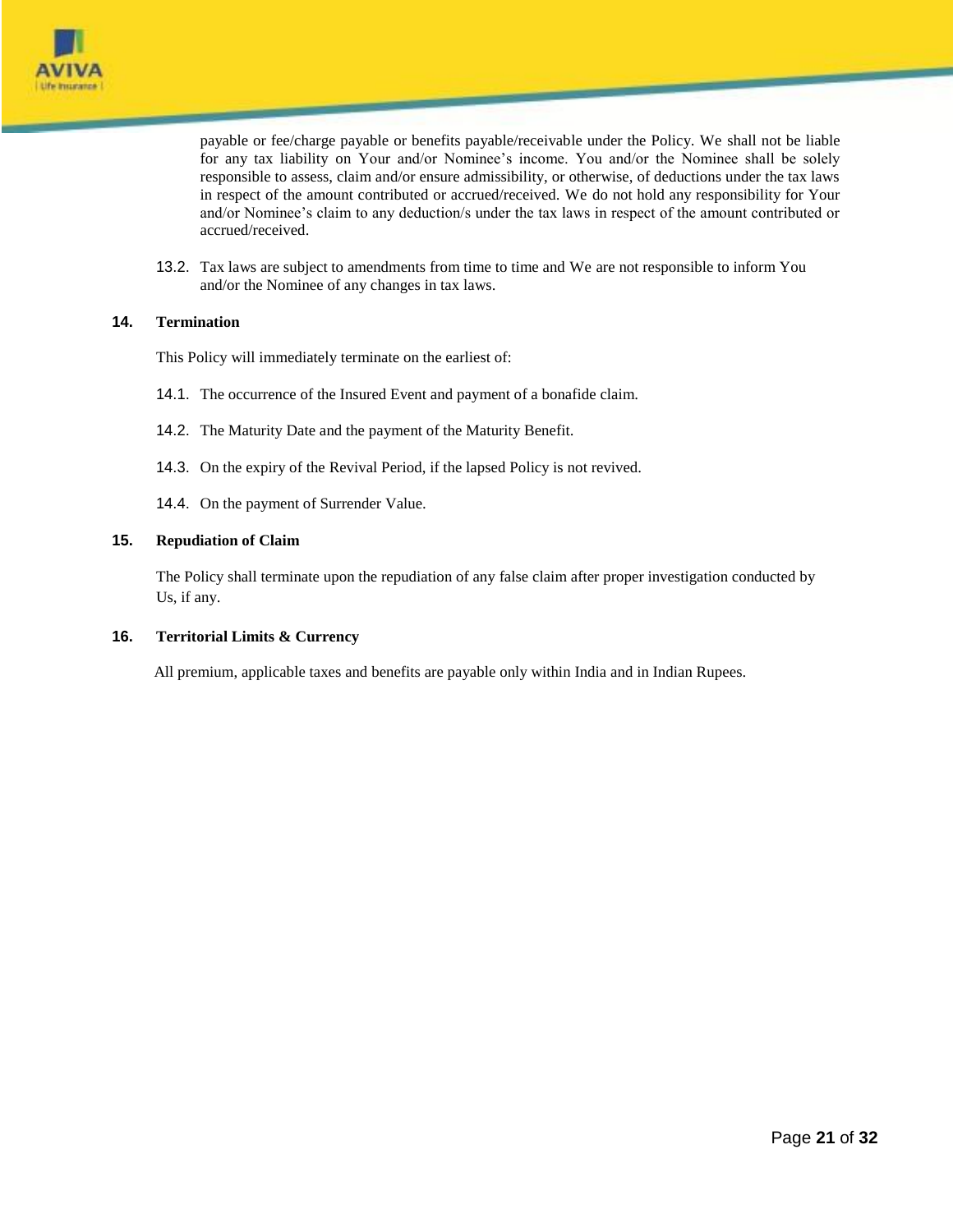

# **PART G Aviva New Family Income Builder**

Policy Document

#### **Grievance Redressal Mechanism**

For any query, complaint or grievance You can:

- a) Call at 1800-103-7766 / 1800-180-2266 or E-mail: [complaints@avivaindia.com](mailto:complaints@avivaindia.com)
- b) Approach any of Our branch offices or contact Our customer services group at the Head Office at Aviva Life Insurance Company India Limited, 401-A, 4th Floor, Block A, DLF Cyber Park, Sector 20, NH-8, Gurugram , Haryana - 122 008

If You do not receive any response within 15 days or are not satisfied with the response, You may contact Complaint Redressal Officer (CRO) at

- a) Head Office; or
- b) Call at 0-124-2709046, or
- c) Email: [cro@avivaindia.com](mailto:cro@avivaindia.com)

If still not satisfied with the response or do not receive a response within 14 days, You may approach the Grievance Cell of the Consumer Affairs Department of IRDAI on the following contact details: IRDA of India Grievance Call Centre (IGCC) TOLL FREE NO:

155255 Email [ID: complaints@irda.gov.in](mailto:complaints@irda.gov.in)

You can also register Your complaint online at<http://www.igms.irda.gov.in/>

Address for communication for complaints by fax/paper- Consumer Affairs Department- Grievance Redressal Cell, Insurance Regulatory and Development Authority of India, Survey No. 115/1, Financial District, Nanakramguda, Hyderabad ,Telangana State – 500032, Ph. No : 040 20204000

Alternatively, You may approach the Insurance Ombudsman at the address mentioned in table below or at the IRDA of India's website [www.irda.gov.in, i](http://www.irda.gov.in/)f Your grievance pertains to:

- Insurance claim that has been rejected or dispute of a claim on legal construction of the Policy;
- $\Box$
- Delay in settlement of a claim;
- Dispute with regard to the premium; or
- Non-receipt of Your insurance document.

The complaint should be made in writing duly signed by the complainant or by his/her legal heirs with full details of the complaint and the contact information of complainant. As per Rule 13(3) of the Redressal of Public Grievances Rules 1998, the complaint to the Insurance Ombudsman can be made:

- Only if the grievance has been rejected by Our Grievance Redressal Machinery;
- Within a period of one year from the date of rejection by Us; and
- If it is not simultaneously under any litigation.

#### **Office of the Governing Body of Insurance Council**

3rd Floor, Jeevan Seva Annexe, S.V. Road, Santacruz (W), MUMBAI -400054.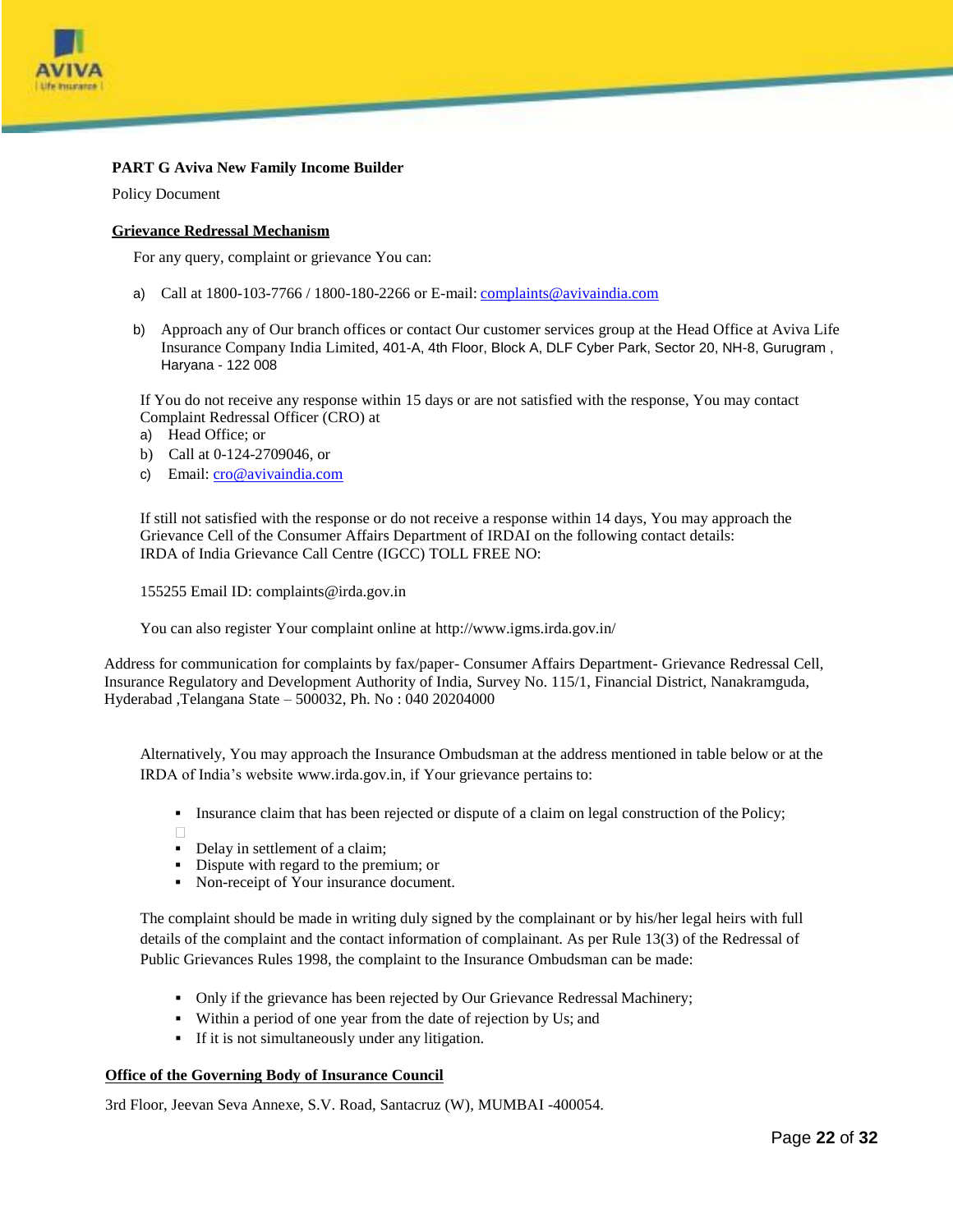

Tel:- 022-26106980/671/889, Fax:- 022-26106949, E mail: [inscouncil@ecoi.co.in](mailto:inscouncil@ecoi.co.in)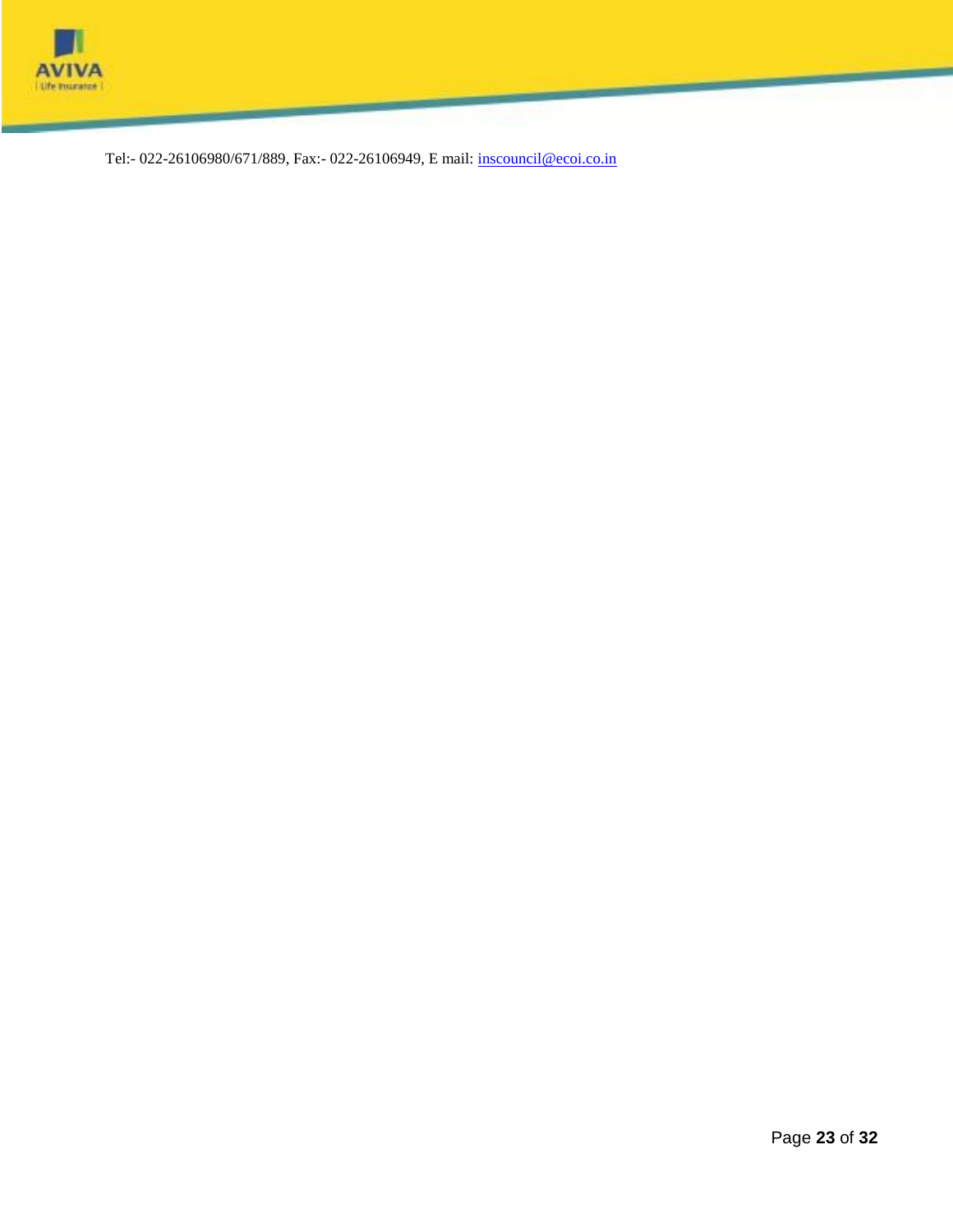

# **List of Insurance Ombudsman**

| S.No | Office of the<br>Ombudsman | <b>Contact Details</b>                                                                                                                                                                                        | <b>Areas of Jurisdiction</b>                                                                                                                                                                       |
|------|----------------------------|---------------------------------------------------------------------------------------------------------------------------------------------------------------------------------------------------------------|----------------------------------------------------------------------------------------------------------------------------------------------------------------------------------------------------|
| 1.   | <b>AHMEDABAD</b>           | Jeevan Prakash Building, 6th floor, Tilak Marg,<br>Relief Road. Ahmedabad - 380 001.<br>Tel.: 079 - 25501201/02/05/06<br>Email: bimalokpal.ahmedabad@ecoi.co.in                                               | State of Gujarat and Union<br>Territories of Dadra and Haveli and<br>Daman and Diu.                                                                                                                |
| 2.   | <b>BENGALURU</b>           | Jeevan Soudha Building, PID No. 57-27- N-19<br>Ground Floor, 19/19, 24th Main Road, JP Nagar,<br>Ist Phase, Bengaluru - 560 078.<br>Tel.: 080 - 26652048 / 26652049<br>Email: bimalokpal.bengaluru@ecoi.co.in | State of Karnataka                                                                                                                                                                                 |
| 3.   | <b>BHOPAL</b>              | Janak Vihar Complex, 2nd Floor, 6 Malviya Nagar, Opp.<br>Airtel Office, Near New Market, Bhopal (M.P) - 462 003;<br>Tel: 0755-2769201/202, Fax: 0755 - 27 692 03;<br>E-Mail: bimalokpal.bhopal@ecoi.co.in     | States of Madhya<br>Pradesh and<br>Chhattisgarh                                                                                                                                                    |
| 4.   | <b>BHUBANESHWAR</b>        | 62, Forest Park, Bhubaneshwar - 751009<br>Tel: 0674 - 259 6455/61, Fax: 0674 - 259 6429<br>E-Mail: bimalokpal.bhubaneswar@ecoi.co.in                                                                          | State of Orissa                                                                                                                                                                                    |
| 5.   | <b>CHANDIGARH</b>          | S.C.O No. 101,102 & 103, 2nd Floor, Batra Building,<br>Sector 17- D, Chandigarh- 160017 Tel: 0172-2706196 /<br>2706468:<br>E-Mail: bimalokpal.chandigarh@ecoi.co.in, Fax:<br>0172 - 270 8274                  | State of Punjab, Haryana<br>(excluding 4 districts viz<br>Gurugram, Faridabad, Sonepat<br>and Bahadurgarh), Himachal<br>Pradesh, Union territories of<br>Jammu & Kashmir, Ladakh and<br>Chandigarh |
| 6.   | <b>CHENNAI</b>             | Fatima Akhtar Court, 4th Floor, 453 (OLD 312) Anna Salai,<br>Teynampet, Chennai - 600018<br>Tel: 044 - 24333668 / 24335284,<br><b>Fax: 044 - 24333664</b><br>E-Mail: bimalokpal.chennai@ecoi.co.in            | State of Tamil Nadu and Union<br>Territories -<br>Puducherry town<br>and Karaikal (which are part<br>of Union Territories of<br>Puducherry)                                                        |
| 7.   | <b>DELHI</b>               | 2/2 A, 1st Floor, Universal Insurance Bldg., Asaf Ali Road,<br>New Delhi- 110002<br>Tel: 011 - 23239633 / 23237532, Fax: 011 -<br>23230858<br>E-Mail: bimalokpal.delhi@ecoi.co.in                             | Delhi, 4 districts of Haryana viz.<br>Gurugram, Faridabad, Sonepat and<br>Bahadurgarh                                                                                                              |
| 8.   | KOCHI                      | 2 <sup>nd</sup> Floor, PulinatBuilding, Opp Cochin Shipyard,<br>M.G Road, ERNAKULAM - 682015<br>Tel: 0484-2358759/9338, Fax: 0484 - 2359336<br>E-Mail: bimalokpal.ernakulam@ecoi.co.in                        | States of Kerala and Union<br>Territory of (a)<br>Lakshadweep, (b) Mahe - a<br>part of Union Territory of<br>Puducherry                                                                            |
| 9.   | <b>GUWAHATI</b>            | 'Jeevan Nivesh", 5th Floor, Near, Panbazar Overbridge,<br>SS Road, Guwahati - 781001 Tel: 0361 - 2132204/5Fax:<br>0361 - 2732937<br>E-Mail: bimalokpal.guwahati@ecoi.co.in                                    | States of Assam, Meghalaya,<br>Manipur, Mizoram, Arunachal<br>Pradesh, Nagaland and Tripura                                                                                                        |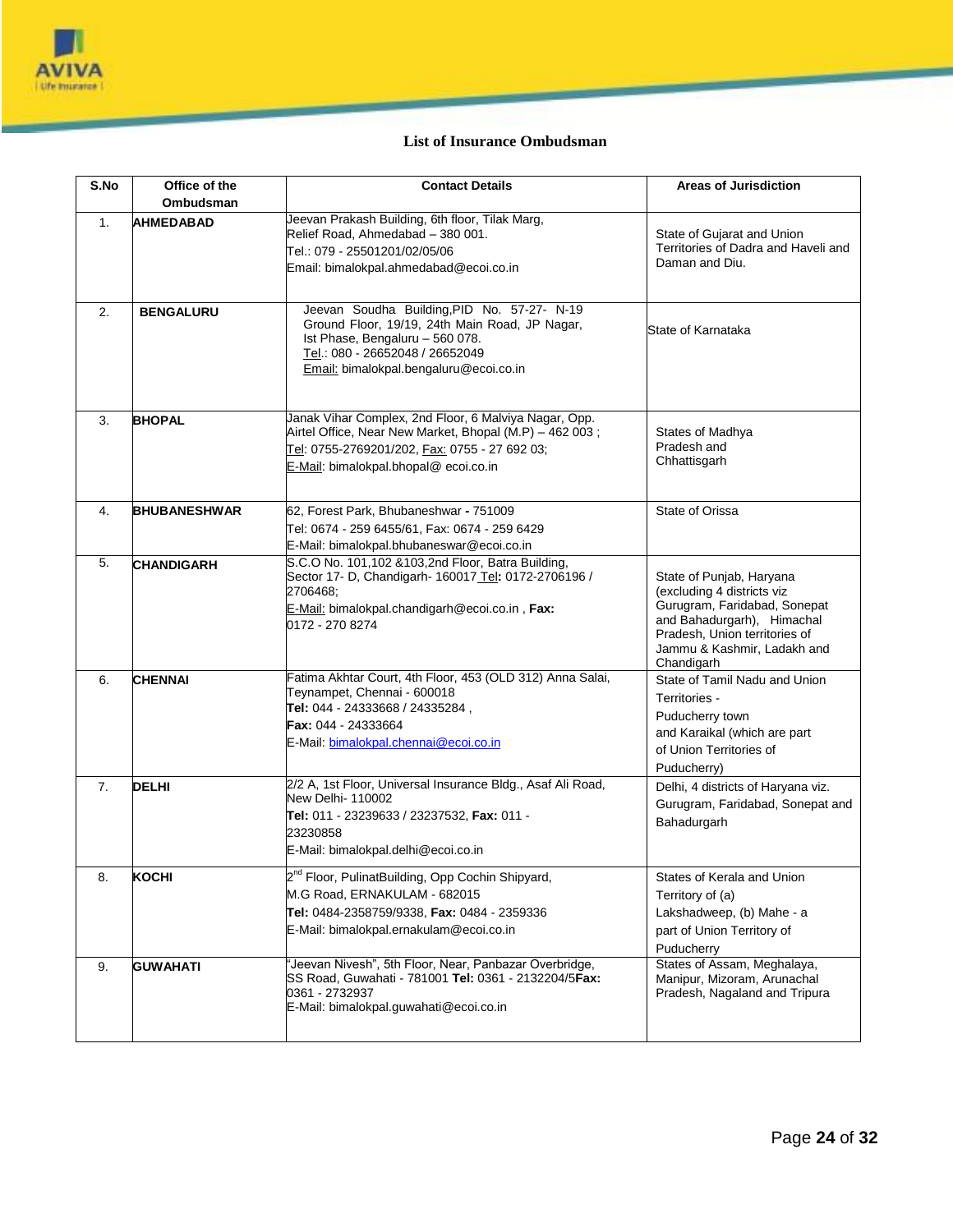

| 10. | <b>HYDERABAD</b> | 6-2-46, Moin Court', 1st<br>Floor, Lane Opp. Saleem Function Palace, A.C. Guards,<br>Lakdi Ka Pool, Hyderabad- 500004 Tel: 040-<br>23325325/23312122, Fax: 040 - 23376599<br>E-Mail: bimalokpal.hyderabad@ecoi.co.in | State of Andhra<br>Pradesh, Telangana<br>and Yanam - a part of Union<br><b>Territory of Puducherry</b>                                                                                                                                                                                                                                                                                                                                                                                                                              |
|-----|------------------|----------------------------------------------------------------------------------------------------------------------------------------------------------------------------------------------------------------------|-------------------------------------------------------------------------------------------------------------------------------------------------------------------------------------------------------------------------------------------------------------------------------------------------------------------------------------------------------------------------------------------------------------------------------------------------------------------------------------------------------------------------------------|
| 11. | <b>JAIPUR</b>    | Jeevan Nidhi – II Bldg., Gr. Floor, Bhawani Singh Marg, Jaipur -<br>302 005.<br>Tel.: 0141 2740363 Email: Bimalokpal.jaipur@ ecoi.co.in                                                                              | State of Rajasthan                                                                                                                                                                                                                                                                                                                                                                                                                                                                                                                  |
| 12. | <b>KOLKATA</b>   | 4th Floor, Hindustan Bldg. Annexe, 4, C.R.Avenue,<br>Kolkata - 700 072<br>Tel: 033 - 22124339 / 22124340, Fax: 033 -<br>22124341<br>E-Mail: bimalokpal.kolkata@ecoi.co.in                                            | States of West Bengal,<br>Sikkim and Union<br>Territories of Andaman &<br>Nicobar Islands                                                                                                                                                                                                                                                                                                                                                                                                                                           |
| 13. | <b>LUCKNOW</b>   | 6th Floor, Jeevan Bhawan, Phase-II, Nawal Kishore Road,<br>Hazratganj, Lucknow - 226 001.<br>Tel.: 0522 - 2231330 / 2231331<br>Fax: 0522 - 2231310<br>Email: bimalokpal.lucknow@ecoi.co.in                           | <b>Districts of Uttar Pradesh</b><br>Laitpur, Jhansi, Mahoba,<br>Hamirpur, Banda, Chitrakoot,<br>Allahabad, Mirzapur, Sonbhabdra,<br>Fatehpur, Pratapgarh,<br>Jaunpur, Varanasi, Gazipur,<br>Jalaun, Kanpur, Lucknow, Unnao,<br>Sitapur, Lakhimpur, Bahraich,<br>Barabanki, Raebareli, Sravasti,<br>Gonda, Faizabad, Amethi,<br>Kaushambi, Balrampur, Basti,<br>Ambedkarnagar, Sultanpur,<br>Maharajgang, Santkabirnagar,<br>Azamgarh, Kushinagar,<br>Gorakhpur, Deoria, Mau,<br>Ghazipur,<br>Chandauli, Ballia,<br>Sidharathnagar. |
| 14. | <b>MUMBAI</b>    | 3rd Floor, Jeevan Seva Annexe (Above MTNL),<br>S.V. Road, Santa Cruz (W), Mumbai -<br>Tel: 022 - 2610/6552/6960, Fax: 022 - 26106052<br>E-Mail: bimalokpal.mumbai@ecoi.co.in                                         | State of Goa and<br>Mumbai Metropolitan Region<br>excluding Areas of Navi<br>Mumbai and Thane.                                                                                                                                                                                                                                                                                                                                                                                                                                      |
| 15. | <b>NOIDA</b>     | 4 <sup>th</sup> Floor, Bhagwan Sahai Palace, Main Road, Naya Bans,<br>Sector-15, Distt: Gautam Buddh Nagar,<br>U.P-201301 Tel No: 0120-2514250/52/53 Email:<br>bimalokpal.noida@ecoi.co.in                           | State of Uttaranchal and the<br>districts of Uttar Pradesh:<br>Agra, Aligarh, Bagpat, Bareilly,<br>Bijnor, Budaun, Bulandshehar,<br>Etah, Kanooj, Mainpuri, Mathura,<br>Meerut. Moradabad.<br>Muzaffarnagar, Oraiyya, Pilibhit,<br>Etawah, Farukkabad, Firozbad,<br>Gautambodhanagar, Ghaziabad,<br>Hardoi, Shahjahanpur, Hapur,<br>Shamli, Rampur, Kashganj,<br>Sambhal, Amroha, Hathras,<br>Kanshiramnagar,<br>Saharanpur.                                                                                                        |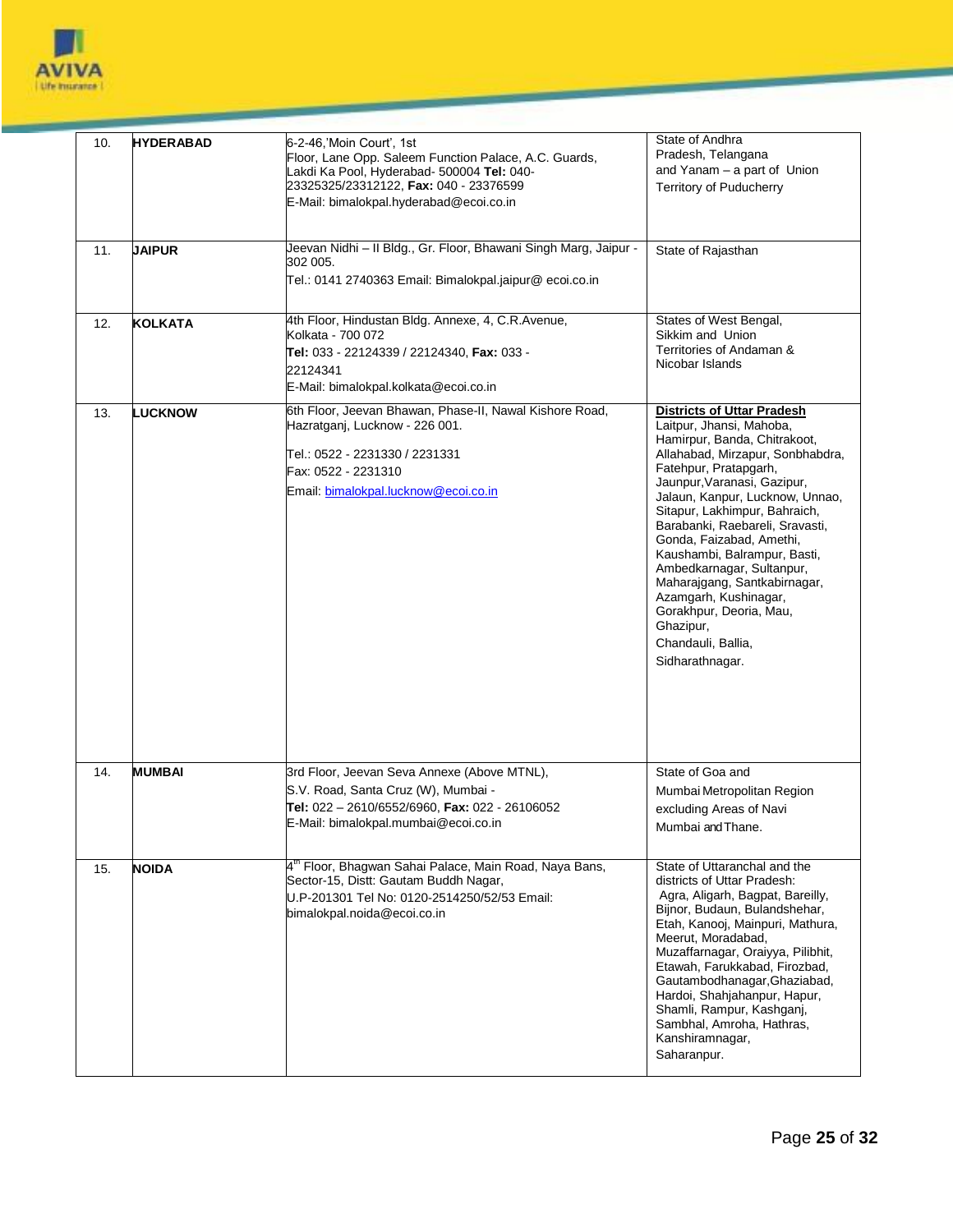

| 16. | <b>PATNA</b> | 1st Floor, Kalpana Arcade Building,, Bazar<br>Samiti Road,<br>Bahadurpur, Patna 800<br>006.<br>Tel.: 0612-2680952<br>Email: bimalokpal.patna@ecoi.co.in                 | States of Bihar and<br>Jharkhand.                                                             |
|-----|--------------|-------------------------------------------------------------------------------------------------------------------------------------------------------------------------|-----------------------------------------------------------------------------------------------|
| 17. | <b>PUNE</b>  | Ueevan Darshan Bldg., 3rd Floor, C.T.S. No.s. 195 to 198,<br>N.C. Kelkar Road, Narayan Peth, Pune - 411 030.<br>Tel.: 020-41312555 Email:<br>bimalokpal.pune@ecoi.co.in | State of Maharashtra, Areas of<br>Navi Mumbai and Thane but<br>excluding Mumbai Metropolitan. |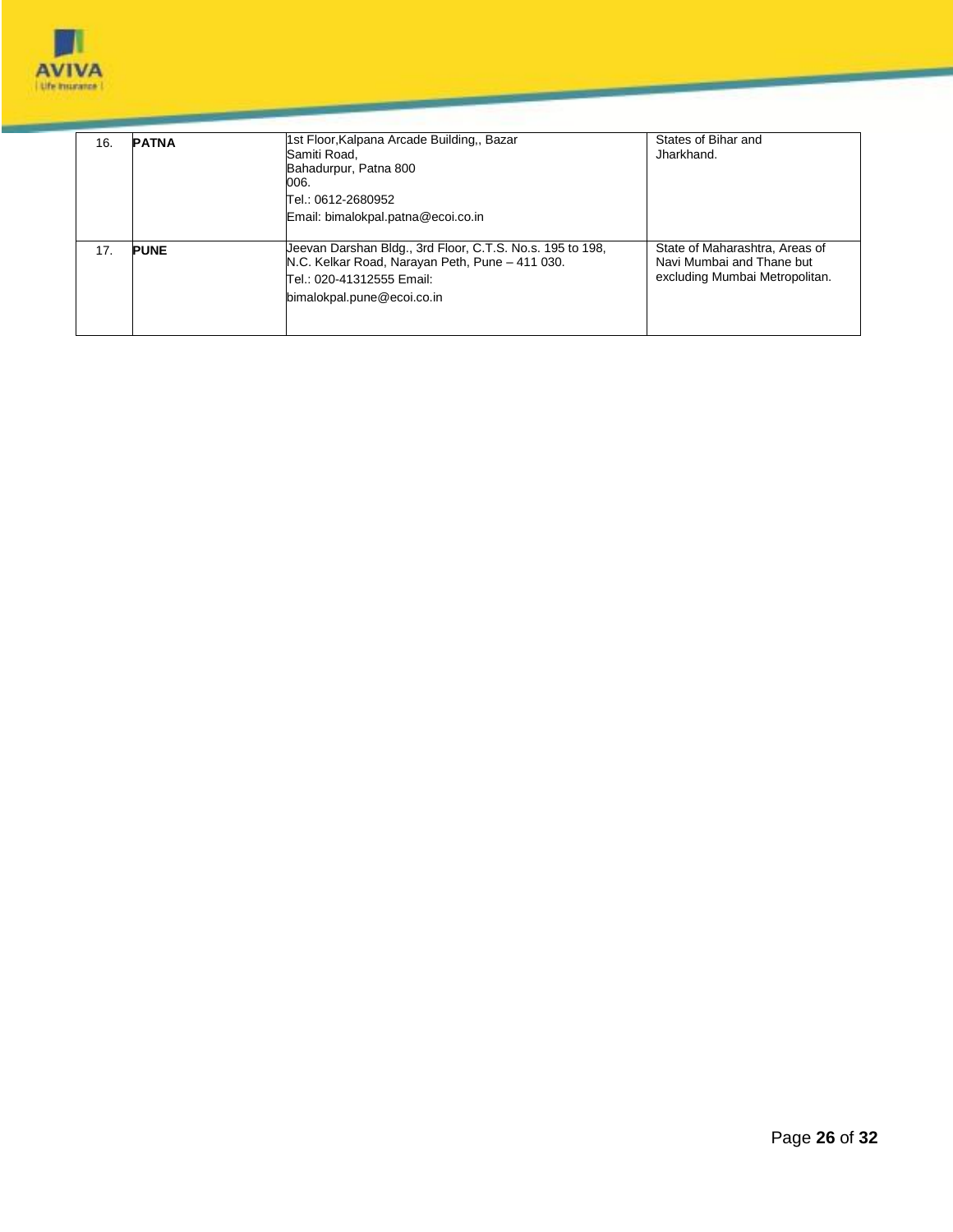

#### **Annexure 1**

#### **Section 45 – Policy shall not be called in question on the ground of mis-statement after three years**

Provisions regarding policy not being called into question in terms of Section 45 of the Insurance Act, 1938, as amended by Insurance Laws (Amendment) Act 2015 which is deemed to have come into force on the  $26<sup>th</sup>$  day of December 2014 are as follows:

- 1 No Policy of Life Insurance shall be called in question on any ground whatsoever after expiry of 3 yrs from
	- a. the date of issuance of policy or
	- b. the date of commencement of risk or
	- c. the date of revival of policy or
	- d. the date of rider to the policy whichever is later.
- 02. On the ground of fraud, a policy of Life Insurance may be called in question withi 3 years from a. the date of issuance of policy or
	- b. the date of commencement of risk or
	- c. the date of revival of policy or
	- d. the date of rider to the policy whichever is later.

For this, the insurer should communicate in writing to the insured or legal representative or nominee or assignees of insured, as applicable, mentioning the ground and materials on which such decision is based.

03. Fraud means any of the following acts committed by insured or by his agent, with the intent to deceive the insurer or to induce the insurer to issue a life insurance policy:

a.The suggestion, as a fact of that which is not true and which the insured does not believe to be true;

- b. The active concealment of a fact by the insured having knowledge or belief of the fact;
- c. Any other act fitted to deceive; and
- d. Any such act or omission as the law specifically declares to be fraudulent.
- 04. Mere silence is not fraud unless, depending on circumstances of the case, it is the duty of the insured or his agent keeping silence to speak or silence is in itself equivalent to speak.
- 05. No Insurer shall repudiate a life insurance Policy on the ground of Fraud, if the Insured / beneficiary can prove that the misstatement was true to the best of his knowledge and there was no deliberate intention to suppress the fact or that such mis-statement of or suppression of material fact are within the knowledge of the insurer. Onus of disproving is upon the policyholder, if alive, or beneficiaries.
- 06. Life insurance Policy can be called in question within 3 years on the ground that any statement of or suppression of a fact material to expectancy of life of the insured was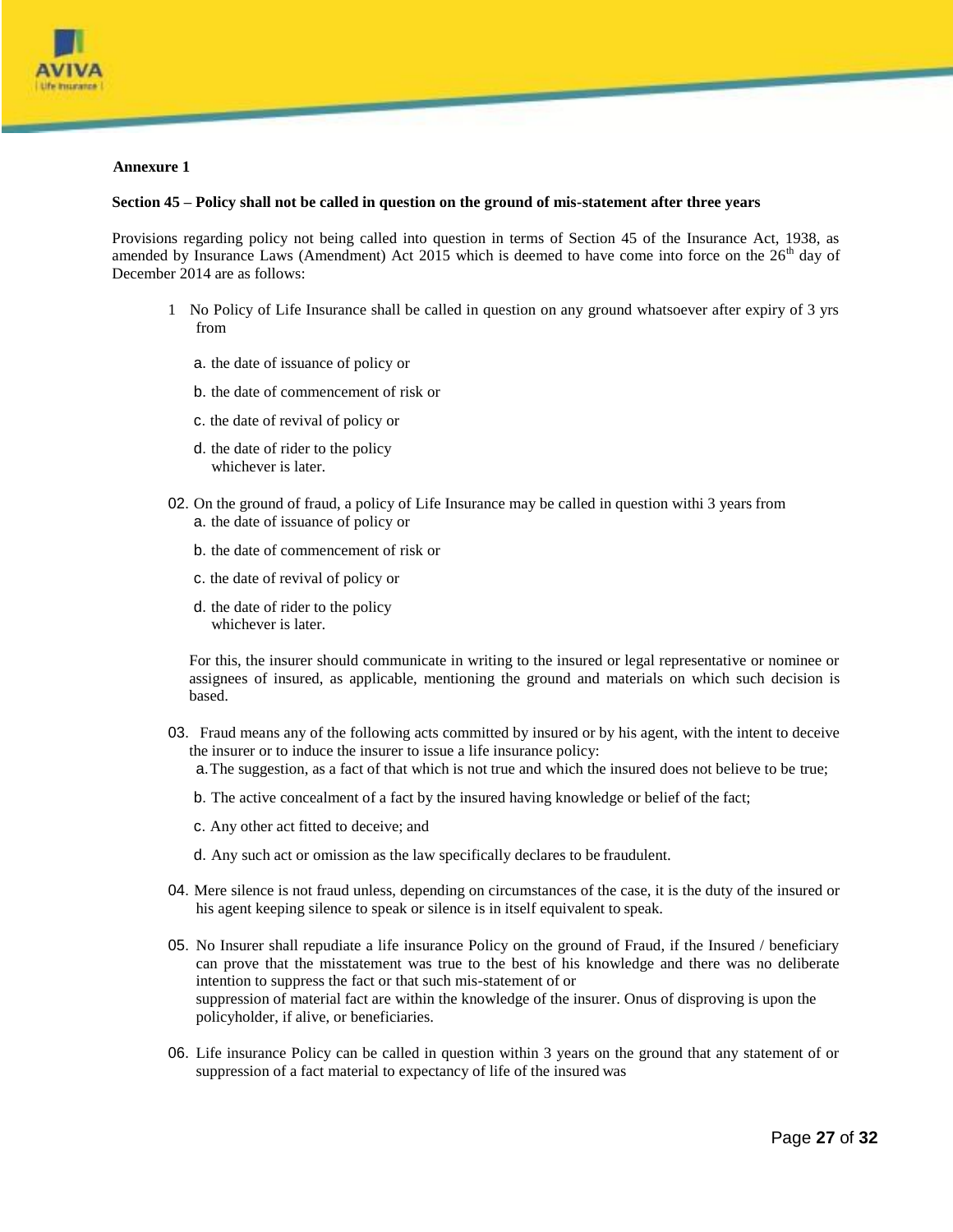

incorrectly made in the proposal or other document basis which policy was issued or revived or rider issued. For this, the insurer should communicate in writing to the insured or legal representative or nominee or assignees of insured, as applicable, mentioning the ground and materials on which decision to repudiate the policy of life insurance is based.

07. In case repudiation is on ground of mis-statement and not on fraud, the premium collected on policy till the date of repudiation shall be paid to the insured or legal representative or nominee or assignees of insured, within a period of 90 days from the date of repudiation.

- 08. Fact shall not be considered material unless it has a direct bearing on the risk undertaken by the insurer. The onus is on insurer to show that if the insurer had been aware of the said fact, no life insurance policy would have been issued to the insured.
- 09. The insurer can call for proof of age at any time if he is entitled to do so and no policy shall be deemed to be called in question merely because the terms of the policy are adjusted on subsequent proof of age of life insured. So, this Section will not be applicable for questioning age or adjustment based on proof of age submitted subsequently.

*[ Disclaimer : This is not a comprehensive list of amendments of Insurance Laws (Amendment) Act ,2015 which is deemed to have come into force on the 26th day of December 2014 and only a simplified version prepared for general information. Policy Holders are advised to refer to Original Insurance Laws (Amendment) Act ,2015 Gazette Notification dated March 23 , 2015 for complete and accurate details. ]*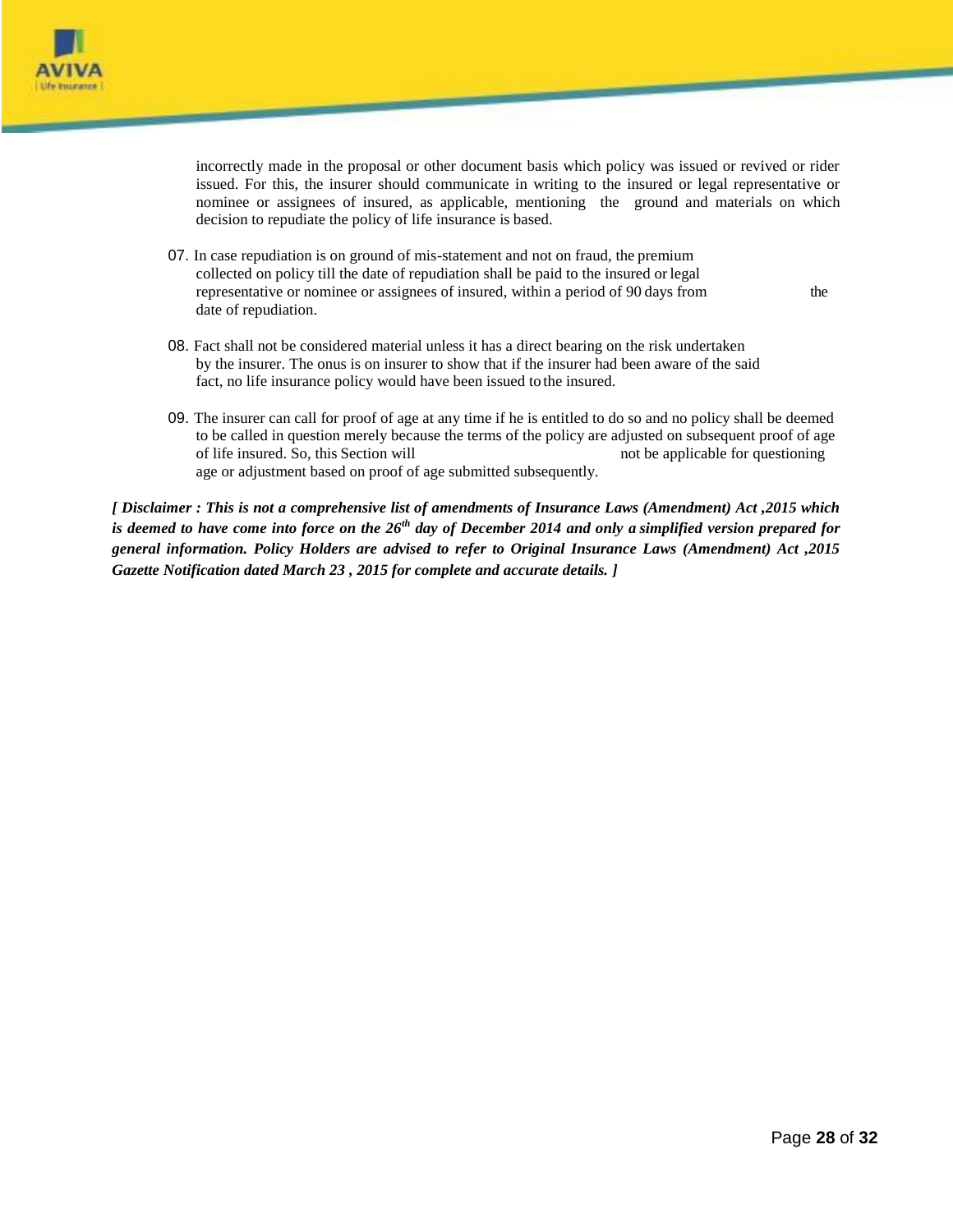

#### **Annexure 2 Section 39 - Nomination by policyholder**

Nomination of a life insurance Policy is as below in accordance with Section 39 of the Insurance Act, 1938 as amended by Insurance Laws (Amendment) Act 2015 which is deemed to have come into force on the  $26<sup>th</sup>$  day of December 2014. The extant provisions in this regard are as follows:

- 01. The policyholder of a life insurance on his own life may nominate a person or persons to whom money secured by the policy shall be paid in the event of his death.
- 02. Where the nominee is a minor, the policyholder may appoint any person to receive the money secured by the policy in the event of policyholder's death during the minority of the nominee. The manner of appointment to be laid down by the insurer.
- 03. Nomination can be made at any time before the maturity of the policy.
- 04. Nomination may be incorporated in the text of the policy itself or may be endorsed on the policy communicated to the insurer and can be registered by the insurer in the records relating to the policy.
- 05. Nomination can be cancelled or changed at any time before policy matures, by an endorsement or a further endorsement or a will as the case may be.
- 06. A notice in writing of Change or Cancellation of nomination must be delivered to the insurer for the insurer to be liable to such nominee. Otherwise, insurer will not be liable if a bonafide payment is made to the person named in the text of the policy or in the registered records of the insurer.
- 07. Fee to be paid to the insurer for registering change or cancellation of a nomination can be specified by the Authority through Regulations.
- 08. On receipt of notice with fee, the insurer should grant a written acknowledgement to the policyholder of having registered a nomination or cancellation or change thereof.
- 09. A transfer or assignment made in accordance with Section 38 shall automatically cancel the nomination except in case of assignment to the insurer or other transferee or assignee for purpose of loan or against security or its reassignment after repayment. In such case, the nomination will not get cancelled to the extent of insurer's or transferee's or assignee's interest in the policy. The nomination will get revived on repayment of the loan.
- 10. The right of any creditor to be paid out of the proceeds of any policy of life insurance shall not be affected by the nomination.
- 11. In case of nomination by policyholder whose life is insured, if the nominees die before the policyholder, the proceeds are payable to policyholder or his heirs or legal representatives or holder of succession certificate.
- 12. In case nominee(s) survive the person whose life is insured, the amount secured by the policy shall be paid to such survivor(s).
- 13. Where the policyholder whose life is insured nominates his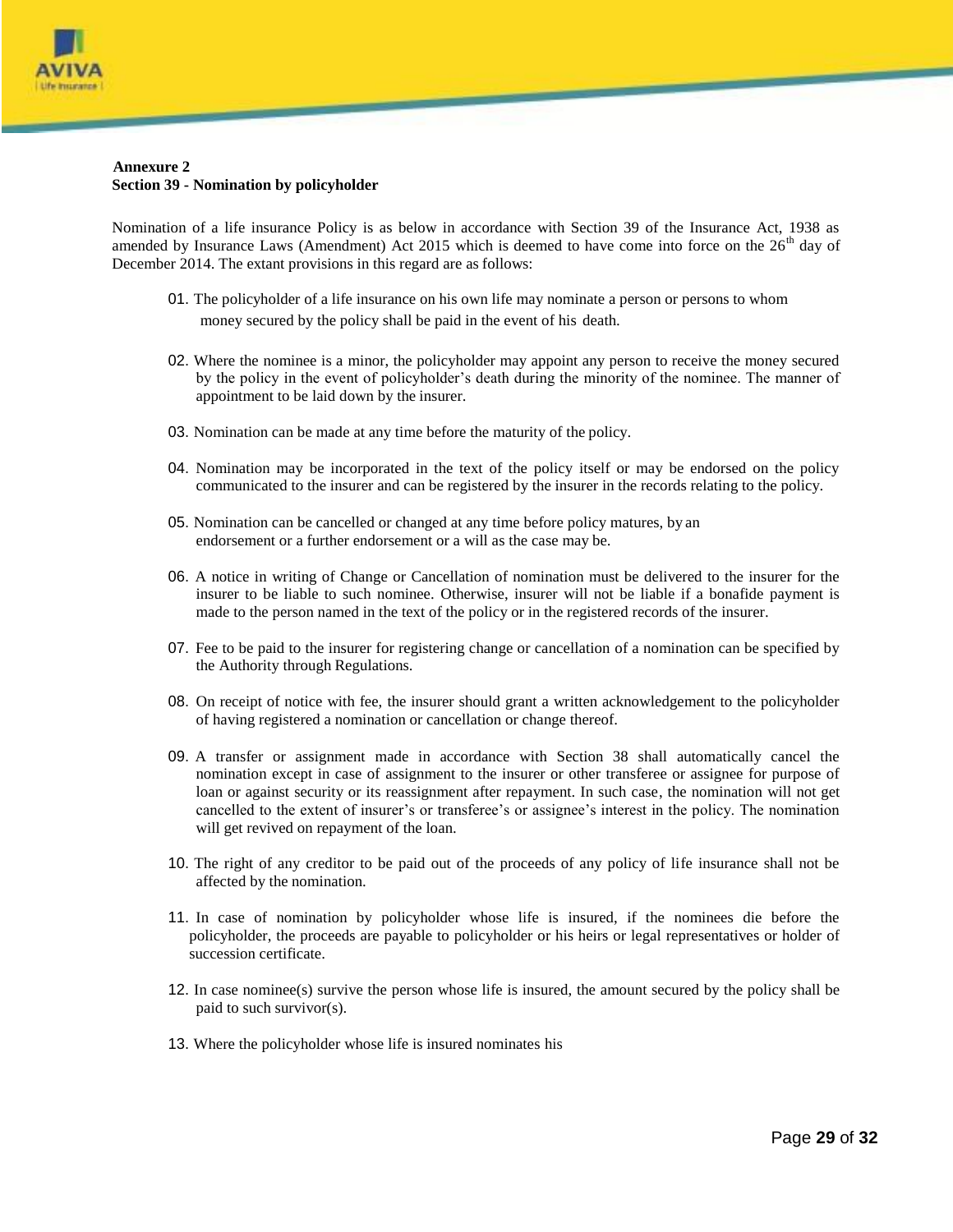

- a. parents or
- b. spouse or
- c. children or
- d. spouse and children
- e. or any of them

the nominees are beneficially entitled to the amount payable by the insurer to the policyholder unless it is proved that policyholder could not have conferred such beneficial title on the nominee having regard to the nature of his title.

- 14.If nominee(s) die after the policyholder but before his share of the amount secured under the policy is paid, the share of the expired nominee(s) shall be payable to the heirs or legal representative of the nominee or holder of succession certificate of such nominee(s).
- 15. The provisions of sub-section 7 and 8 (13 and 14 above) shall apply to all life insurance policies maturing for payment after the commencement of Insurance Laws (Amendment) Act, 2015 which is deemed to have come into force on the  $26<sup>th</sup>$  day of December 2014.
- 16. If policyholder dies after maturity but the proceeds and benefit of the policy has not been paid to him because of his death, his nominee(s) shall be entitled to the proceeds and benefit of the policy.
- 17. The provisions of Section 39 are not applicable to any life insurance policy to which Section 6 of Married Women's Property Act, 1874 applies or has at any time applied except where before or after Insurance Laws (Amendment) Act, 2015 which is deemed to have come into force on the  $26<sup>th</sup>$  day of December 2014, a nomination is made in favour of spouse or children or spouse and children whether or not on the face of the policy it is mentioned that it is made under Section 39. Where nomination is intended to be made to spouse or children or spouse and children under Section 6 of MWP Act, it should be specifically mentioned on the policy. In such a case only, the provisions of Section 39 will not apply.

*[ Disclaimer : This is not a comprehensive list of amendments of Insurance Laws (Amendment) Act ,2015 which is deemed to have come into force on the 26th day of December 2014 and only a simplified version prepared for general information. Policy Holders are advised to refer to Original Insurance Laws (Amendment) Act ,2015 Gazette Notification dated March 23 , 2015 for complete and accurate details. ]*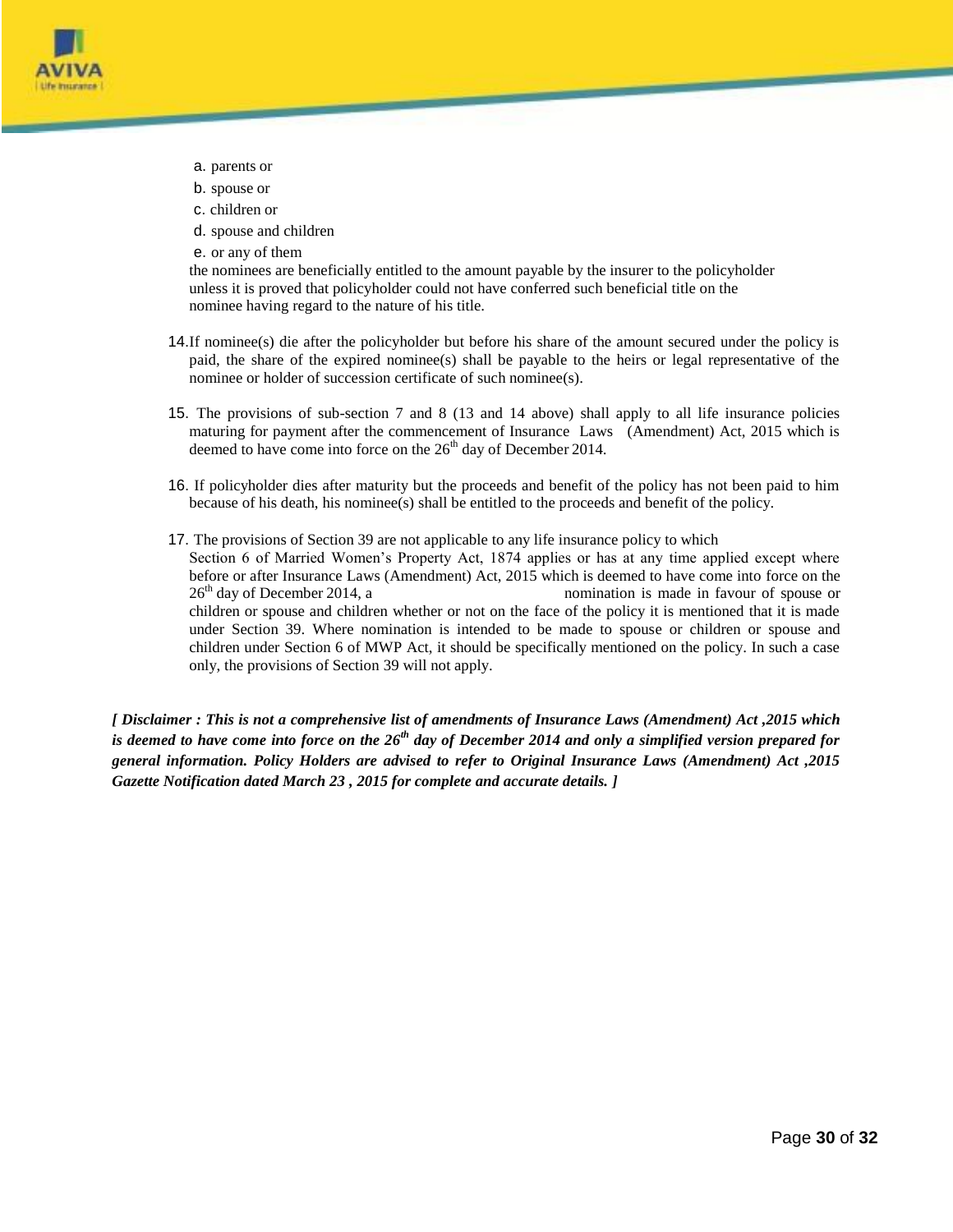

#### **Section 38 - Assignment and Transfer of Insurance Policies**

Assignment or transfer of a policy should be in accordance with Section 38 of the Insurance Act, 1938 as amended by Insurance Laws (Amendment) Act  $2015$  which is deemed to have come into force on the  $26<sup>th</sup>$ day of December 2014. The extant provisions in this regard are as follows:

- 01. This policy may be transferred/assigned, wholly or in part, with or without consideration.
- 02. An Assignment may be effected in a policy by an endorsement upon the policy itself or by a separate instrument under notice to the Insurer.
- 03. The instrument of assignment should indicate the fact of transfer or assignment and the reasons for the assignment or transfer, antecedents of the assignee and terms on which assignment is made.
- 04. The assignment must be signed by the transferor or assignor or duly authorize agent and attested by at least one witness.
- 05. The transfer of assignment shall not be operative as against an insurer until a notice in writing of the transfer or assignment and either the said endorsement or instrument itself or copy there of certified to be correct by both transferor and transferee or their duly authorised agents have been delivered to the insurer.
- 06. Fee to be paid for assignment or transfer can be specified by the Authority through Regulations.
- 07. On receipt of notice with fee, the insurer should Grant a written acknowledgement of receipt of notice. Such notice shall be conclusive evidence against the insurer of duly receiving the notice.
- 08. If the insurer maintains one or more places of business, such notices shall be delivered only at the place where the policy is being serviced.
- 09. The insurer may accept or decline to act upon any transfer or assignment or endorsement, if it has sufficient reasons to believe that it is
	- a. not bonafide or
	- b. not in the interest of the policyholder or
	- c. not in public interest or
	- d. is for the purpose of trading of the insurance policy.
- 10. Before refusing to act upon endorsement, the Insurer should record the reasons in writing and communicate the same in writing to Policyholder within 30 days from the date of policyholder giving a notice of transfer or assignment.
- 11. In case of refusal to act upon the endorsement by the Insurer, any person aggrieved by the refusal may prefer a claim to IRDAI within 30 days of receipt of the refusal letter from the Insurer.
- 12. The priority of claims of persons interested in an insurance policy would depend on the date on which the notices of assignment or transfer is delivered to the insurer; where there are more than one instruments of transfer or assignment, the priority will depend on